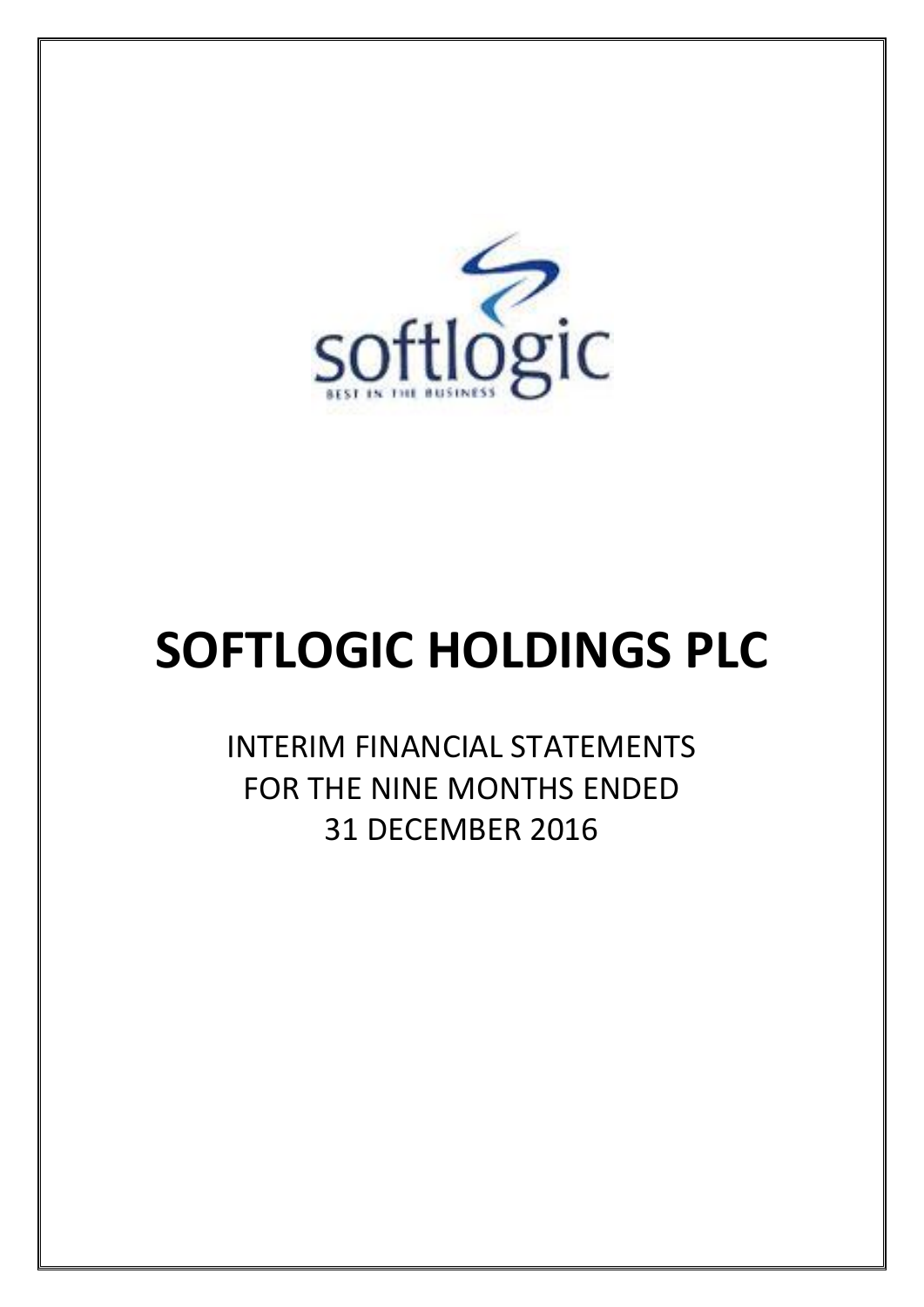#### **Dear Shareholders,**

I am pleased to report the third quarter financial performance of your Company for FY2016/17, despite the overall economic challenges prevailing in the country in terms of rising interest and tax rates and falling consumer confidence which affected retail and services.

Group's cumulative turnover crossed Rs. 45 Bn (up 9.9%) for period ending 31 December 2016 while the quarterly revenue improved marginally to Rs. 15.7 Bn. This slow growth was primarily due to the Group's substantial downsizing of 'Nokia' operations.

Contributors to the Group turnover were primarily derived from Retail (33.8% contribution to Group topline) and ICT (30.1% of Group revenue) sectors followed by Healthcare Services (17.5%) and Financial Services (14.6%).

Consolidated Gross Profit improved 5.3% to Rs. 5.2 Bn during the quarter taking the cumulative Gross Profit to Rs. 14.4 Bn (up 6.6%) with a slight reduction in Gross profit margin.

Quarterly operating expenses increased 20.3% to Rs. 4 Bn while cumulative operating expense rose 16% to Rs. 10.8 Bn. This was as a result of pre-operational costs of Mövenpick City Hotel, Group's rapid expansion and marketing efforts of its new/ upcoming operations which are yet provide returns on the investments. Financial discipline and Group synergies helped operational cost margins to remain in the range of 23%-25% amidst Softlgic's increasing scale of operations. Administration and Distribution costs increased to 18.2% and 8.9% to Rs. 8.6 Bn and Rs. 2.3 Bn respectively for the first three quarters of the financial year. The quarter reported an increase of 23.8% in administrative costs to Rs. 3.1 Mn due to one-off expenditure pertaining to rebranding while distribution costs saw a marginal increase of 9.6% to Rs. 881.8 Mn.

Quarterly operating profit reached Rs. 1.4 Bn while the cumulative operating profit was Rs. 4.3 Bn.

Group EBITDA for the cumulative period was Rs. 5.8 Bn with the quarter reporting Rs. 1.9 Bn.

Finance income for the cumulative period declined 22% to Rs. 576.2 Mn while the quarter also denoted a 41.9% decrease to Rs. 164 Mn. Stock market fluctuations and increasing interest rates affected the investment portfolio of the insurance company which however will improve with the stabilization of the interest rates. Finance expenses of the Group increased 49.8% to Rs. 1.2 Bn for the quarter with finance expenses for the cumulative period also increasing 40.2% to Rs. 3.3 Bn. This was primarily led by the increase in interest rates from last year.

Other operating income continued to increase by 38.3% to Rs. 741.5 mn for the period while the quarter witnessed a 73.8% surge to Rs. 204.3 Mn. This was primarily led by fees generated from granting new loans at Softlogic Finance PLC.

Associate company, Sabre Travel Network, the leading Global Distribution System (GDS) provider to Sri Lanka's travel network, is 40% owned by Softlogic. Sabre reported more than two-fold growth in earning to Rs. 43.6 Mn for the nine-month period with an improvement in Net Effective Fee (NEF) during the period.

The change in insurance contract liabilities excludes the Life Insurance surplus for the December quarter pending approval of the Regulator and will be accounted for in the March quarter.

Quarterly PBT was Rs. 274.1 Mn while the cumulative PBT reached Rs. 1.5 Bn.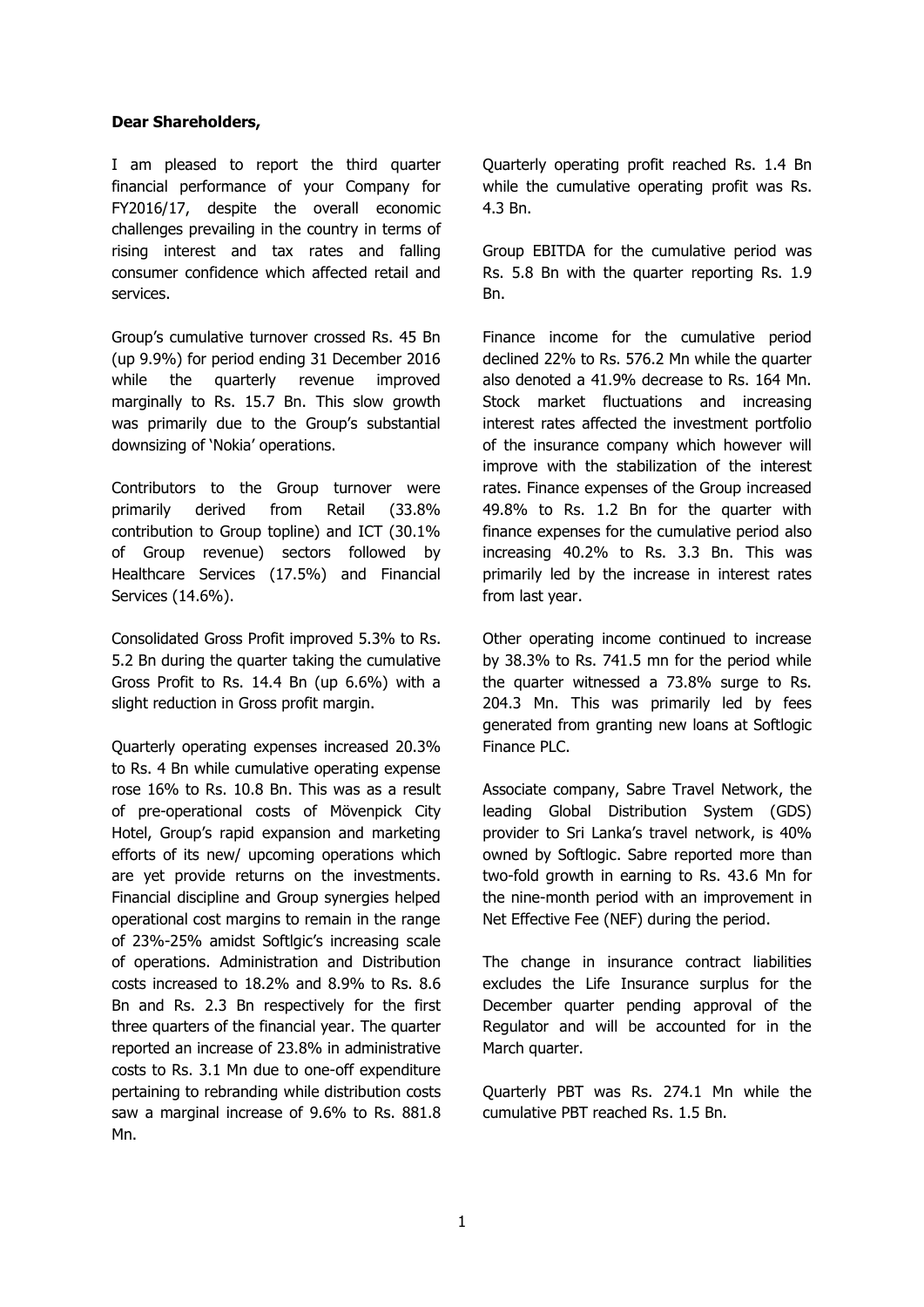Sale of the general insurance business of the Group was concluded during the quarter and the resulting gain has been disclosed as discontinued operations

PAT for nine months of FY2016/17 was Rs. 1.1 Bn with 3QFY17 reporting Rs. 351.8 Mn.

#### **Information & Communication Technology**

Information & Communication Technology continued on a steady pace as they reported a revenue of Rs. 13.6 Bn (up 8.6%) for the cumulative period with Rs. 4.6 Bn as quarterly revenue. The substantial downsizing of 'Nokia' business has had an impact on the segment's topline.

ICT's operating profits declined 11.1% to Rs. 577.7 Mn. This was mainly due to Samsung business which yields lower margin. Nonetheless, this is compensated by the volume driven business that the 'Samsung' phones entail.

Sectoral PBT for the cumulative period was Rs. 331.6 Mn while the quarterly ICT sector PBT was Rs. 68.4 Mn.

Sectorial PAT was Rs. 259 Mn with the quarterly segmental PAT being at Rs. 58.8 Mn (up 117.1%).

'Samsung' commands over 50% of Sri Lanka's handset market with Softlogic being a key local distributor of the brand. Group's IT segment progressed with its B2B operations successfully penetrating the data center space and becoming a leader in this domain.

#### **Retail**

Retail sector recorded a 8.5% revenue growth to Rs. 15.2 Bn during 1-3QFY17 while the quarter registered a 6.2% improvement in sector revenue to Rs. 5.6 Bn.

Operating profit improved strongly by 21.0% to Rs. 759.1 Mn during 1-3QFY17 while the quarterly operating profit of the sector grew 26.8% to to Rs. 734 Mn. Operating profit margins continued to improve to 11.4% for the

cumulative period as opposed to 9.7% reported in the comparative period despite the sector's rapid expansion.

Retail sector's cumulative PBT improved 21.0% to Rs, 759.1 Mn with the quarter reporting a PBT increase of 27% to Rs. 389.3 Mn. Sectorial PAT for the quarter increased 24.6% to Rs, 293 Mn while cumulative PAT increased 18.3% to Rs. 550.6 Mn.

The Consumer Electronics opened its 237th showroom in Bibile taking its cumulative retail space to sq.ft as of today 294,500 sq.ft.

Better utilizing its retail space, ODEL opened a 16,000 sq.ft open-air lounge, the ODEL Promenade, that consists of two a-la-carte spaces that include restaurants, a café and a bistro, eight food and drink vendor outlets, a nail and foot spa. This has now become a popular hang-out spot for ODEL customers. The construction of ODEL's Mega Mall has been planned and will be initiated soon.

BURGER KING® opened its 13th restaurant at Nugegoda.

#### **Healthcare Services**

The Sector added Rs. 7.9 Bn to Group cumulative topline (17.5% contribution), which is 8% growth. The quarterly revenue grew 7.2% to Rs. 2.8 Bn. The quarter reported 12.1% increase to Rs. 2.7 Bn.

The segmental revenue was led by Asiri Central Hospital Ltd. which contributed 35.6%, Asiri Medical Hospital PLC (30% of segmental revenue) and Asiri Surgical Hospital PLC (27% of segmental revenue).

Operating profit of the sector was Rs. 570.4 Mn during the quarter with the cumulative operating earnings reaching Rs. 1.6 Bn.

Sector PBT stood at Rs. 355.3 Mn for the quarter with the cumulative period reporting Rs. 954 Mn. Sector PAT for the cumulative period was Rs. 869.3 Mn.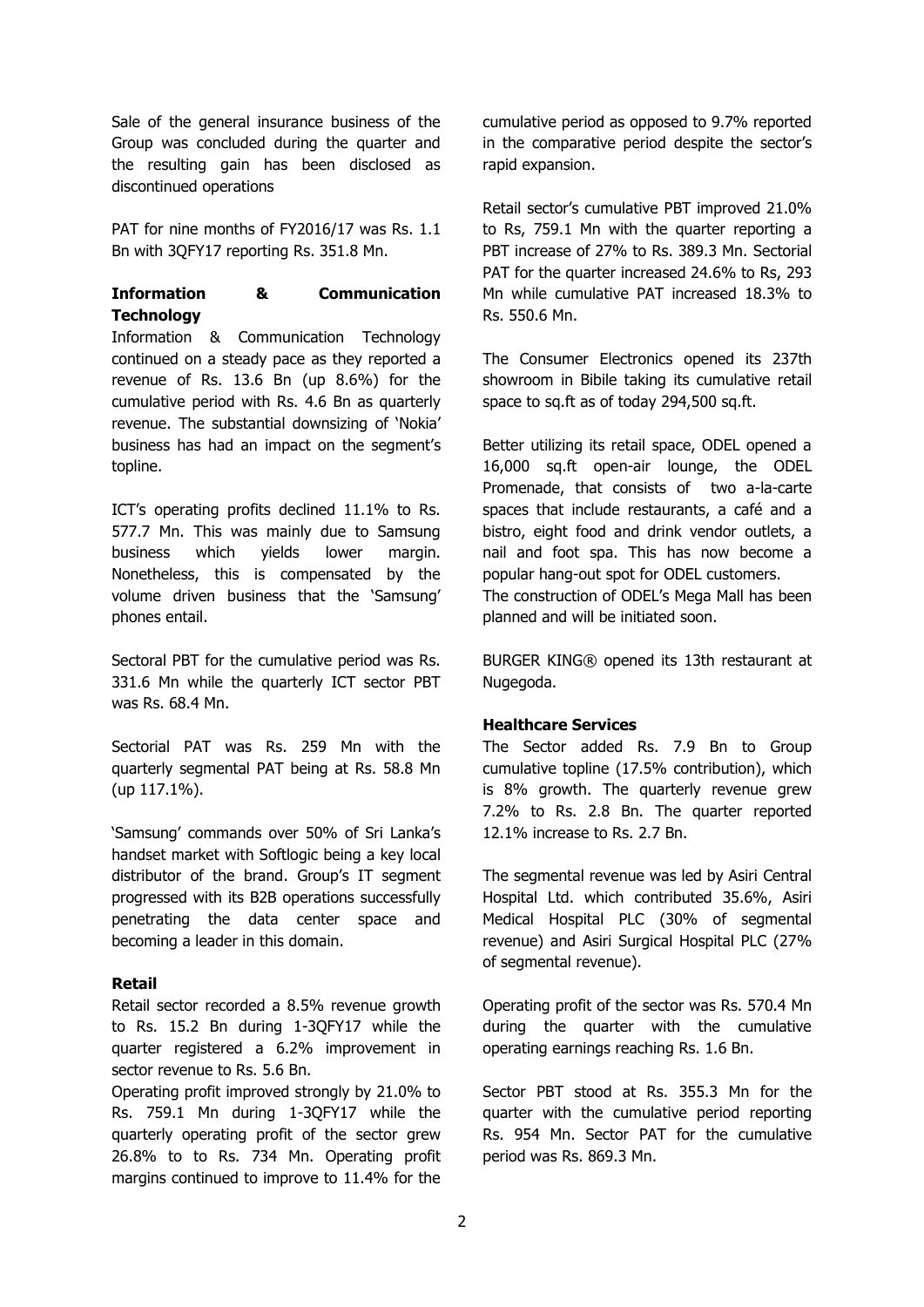In order to improve access to Asiri Health laboratory services across the country, the laboratory operations rapidly expanded its footprint to now stand with 42 collection centres (21 centres reported last quarter).

Construction of Asiri Kandy is well in progress to commence operations by end next year.

#### **Financial Services**

The Financial Services segment witnessed a steady 16.7% growth in topline to Rs. 6.6 Bn during 1-3QFY17 with its contribution to the Group revenue remaining at 14.6%. The quarterly sector revenue registered a 13.2% growth to Rs. 2.2 Bn. The sector's cumulative PBT achieved Rs. 766.2 Mn.

Softlogic Life Insurance achieved top line Gross Written Premiums of Rs 5.6 Bn with a 38% increase over the previous 12months which is expected to almost double industry growth.

Loan Advances at Softlogic Finance PLC reached Rs. 17.9 Bn and grew at 8.6% compared to the previous year with Customer Deposits increasing to Rs. 15.5 Bn. Total Assets of the Company were recorded at Rs. 22.5 Bn.

Softlogic Stockbrokers maintained its ranking in the top three broking slot amidst volatile market conditions. Its strong foreign as well as high net worth local client base supported its growth momentum.

#### **Automobile**

Automotive sector revenue grew 16.8% during the nine months of the financial year while the quarterly revenue was Rs. 351.4 Mn.

Ford Ranger drove the volumes while its after sales business also reported a steady increase in revenues. The luxury coach business gathered momentum after relaxation of leasing restrictions for tourist buses from 70% to 100%.

#### **Leisure**

Softlogic unveiled Colombo's first international five-star hotel in three decades, Mövenpick City Hotel. This 219-room property, which officially opened on 16th January, is Mövenpick Hotels & Resorts, a Swiss management firm.

Leisure sector witnessed a cumulative revenue growth of 16.6% to Rs. 670 Mn during the nine-month period of the financial year while the quarter saw an improvement of 16.5% to Rs. 271.8 Mn.

We expect this sector to increase its contribution to Group earnings in the periods to come with Ceysand Resorts being almost fully booked for Winter-peak and fresh earnings flow from our new city hotel.

#### **Group Outlook**

The opening of Mövenpick City Hotel, a substantial investment of the Group, received rave reviews from the industry. This is the first new five-star luxury hotel to operate after almost three decades in the city of Colombo. The Group's diversity is well entrenched although the economic outlook is beset by unforeseen challenges.

ODEL Mall will commence in the near future so that its unrivalled leadership in retailing would take the country to its next level of consumerism and life style improvements.

With Asiri Kandy, the Central Province will see its landscape change offering the best services in the medical world. The Group's outlook has tremendous potential for increasing its overall value substantially through its strategic investments in growing sectors of the economy.

-sgd-**Ashok Pathirage Chairman** 14 February 2017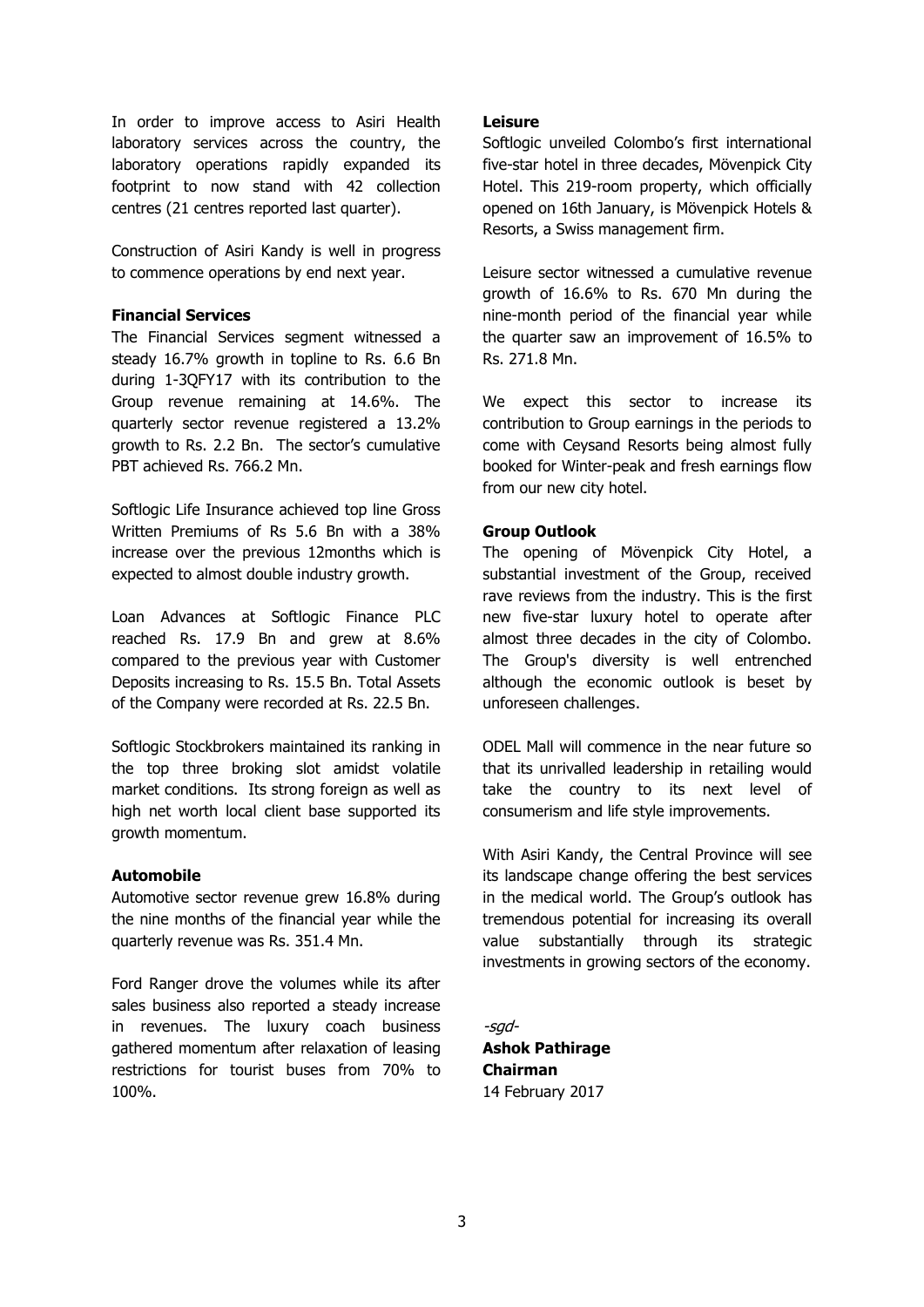#### **CONSOLIDATED INCOME STATEMENT**

|                                                           | <b>Unaudited</b><br>9 months to<br>31-12-2016 | <b>Unaudited</b><br>9 months to<br>31-12-2015 | Change<br>as a<br>% | <b>Unaudited</b><br>3 months to<br>31-12-2016 | <b>Unaudited</b><br>3 months to<br>31-12-2015 | Change<br>as a<br>$\%$ | <b>Audited</b><br>12 months to<br>31-03-2016 |
|-----------------------------------------------------------|-----------------------------------------------|-----------------------------------------------|---------------------|-----------------------------------------------|-----------------------------------------------|------------------------|----------------------------------------------|
| In Rs.                                                    |                                               |                                               |                     |                                               |                                               |                        |                                              |
| <b>Continuing operations</b><br>Revenue                   | 45,099,193,829                                | 41,049,451,455                                | 9.87                | 15,690,682,324                                | 15,559,192,327                                | 0.85                   | 56,112,601,331                               |
| Cost of sales                                             | (30,707,897,388)                              | (27, 553, 065, 976)                           | 11.45               | (10, 501, 959, 918)                           | (10,629,818,879)                              | (1.20)                 | (37, 396, 361, 596)                          |
| <b>Gross profit</b>                                       | 14,391,296,441                                | 13,496,385,479                                | 6.63                | 5,188,722,406                                 | 4,929,373,448                                 | 5.26                   | 18,716,239,735                               |
| Other operating income                                    | 741,537,092                                   | 536,644,040                                   | 38.18               | 204,264,365                                   | 117,499,611                                   | 73.84                  | 968,112,564                                  |
| Distribution expenses                                     | (2,263,589,538)                               | (2,084,846,443)                               | 8.57                | (881, 828, 381)                               | (804, 644, 669)                               | 9.59                   | (2,971,178,595)                              |
| Administrative expenses                                   | (8, 564, 382, 981)                            | (7, 245, 962, 386)                            | 18.20               | (3, 110, 054, 682)                            | (2,512,778,117)                               | 23.77                  | (10, 434, 482, 932)                          |
| <b>Results from operating activities</b>                  | 4,304,861,014                                 | 4,702,220,690                                 | (8.45)              | 1,401,103,708                                 | 1,729,450,273                                 | (18.99)                | 6,278,690,772                                |
| Finance income                                            | 576,216,057                                   | 738,973,260                                   | (22.02)             | 163,984,626                                   | 282,369,974                                   | (41.93)                | 1,059,256,615                                |
| Finance expenses                                          | (3,316,913,695)                               | (2,365,201,208)                               | 40.24               | (1, 212, 226, 784)                            | (809, 384, 821)                               | 49.77                  | (3,249,698,879)                              |
| Net finance cost                                          | (2,740,697,638)                               | (1,626,227,948)                               | 68.53               | (1,048,242,158)                               | (527, 014, 847)                               | 98.90                  | (2, 190, 442, 264)                           |
| Change in fair value of investment property               |                                               |                                               |                     |                                               |                                               |                        | 13,532,000                                   |
| Share of profit of equity accounted investees             | 19,621,735                                    | 13,934,053                                    | 40.82               | 4,133,754                                     | 8,105,538                                     | (49.00)                | 13,501,860                                   |
| Change in insurance contract liabilities                  | (95, 488, 739)                                | (847, 871, 303)                               | (88.74)             | (82, 929, 535)                                | 12,578,830                                    | (759.28)               | (1,028,927,837)                              |
| Profit before tax                                         | 1,488,296,372                                 | 2,242,055,492                                 | (33.62)             | 274,065,769                                   | 1,223,119,794                                 | (77.59)                | 3,086,354,531                                |
| Tax expense                                               | (492, 170, 415)                               | (740, 201, 525)                               | (33.51)             | (178, 557, 523)                               | (366, 301, 666)                               | (51.25)                | (905, 301, 158)                              |
| Profit for the period from continuing operations          | 996,125,957                                   | 1,501,853,967                                 | (33.67)             | 95,508,246                                    | 856,818,128                                   | (88.85)                | 2,181,053,373                                |
| Profit/ (loss) for the period from discontinued operation | 145,315,170                                   | 2,076,753                                     | 6,897.23            | 256,321,166                                   | (38, 279, 800)                                | (769.60)               |                                              |
| Profit for the year                                       | 1,141,441,127                                 | 1,503,930,720                                 | (24.10)             | 351,829,412                                   | 818,538,328                                   | (57.02)                | 2,181,053,373                                |
|                                                           |                                               |                                               |                     |                                               |                                               |                        |                                              |
| Attributable to:                                          |                                               |                                               |                     |                                               |                                               |                        |                                              |
| Equity holders of the parent                              | 347,067,165                                   | 425,793,797                                   | (18.49)             | 151,481,747                                   | 226,112,667                                   | (33.01)                | 722,046,693                                  |
| Non-controlling interest                                  | 794,373,962                                   | 1,078,136,923                                 | (26.32)             | 200,347,665                                   | 592,425,661                                   | (66.18)                | 1,459,006,680                                |
|                                                           | 1,141,441,127                                 | 1,503,930,720                                 | (24.10)             | 351,829,412                                   | 818,538,328                                   | (57.02)                | 2,181,053,373                                |
| Earnings per share - Basic                                | 0.45                                          | 0.55                                          | (18.46)             | 0.20                                          | 0.29                                          | (32.98)                | 0.93                                         |
| Dividend per share                                        | 0.50                                          | 0.25                                          | 100.00              |                                               |                                               |                        | 0.25                                         |

Note : Figures in brackets indicate deductions. The above figures are not audited unless otherwise stated.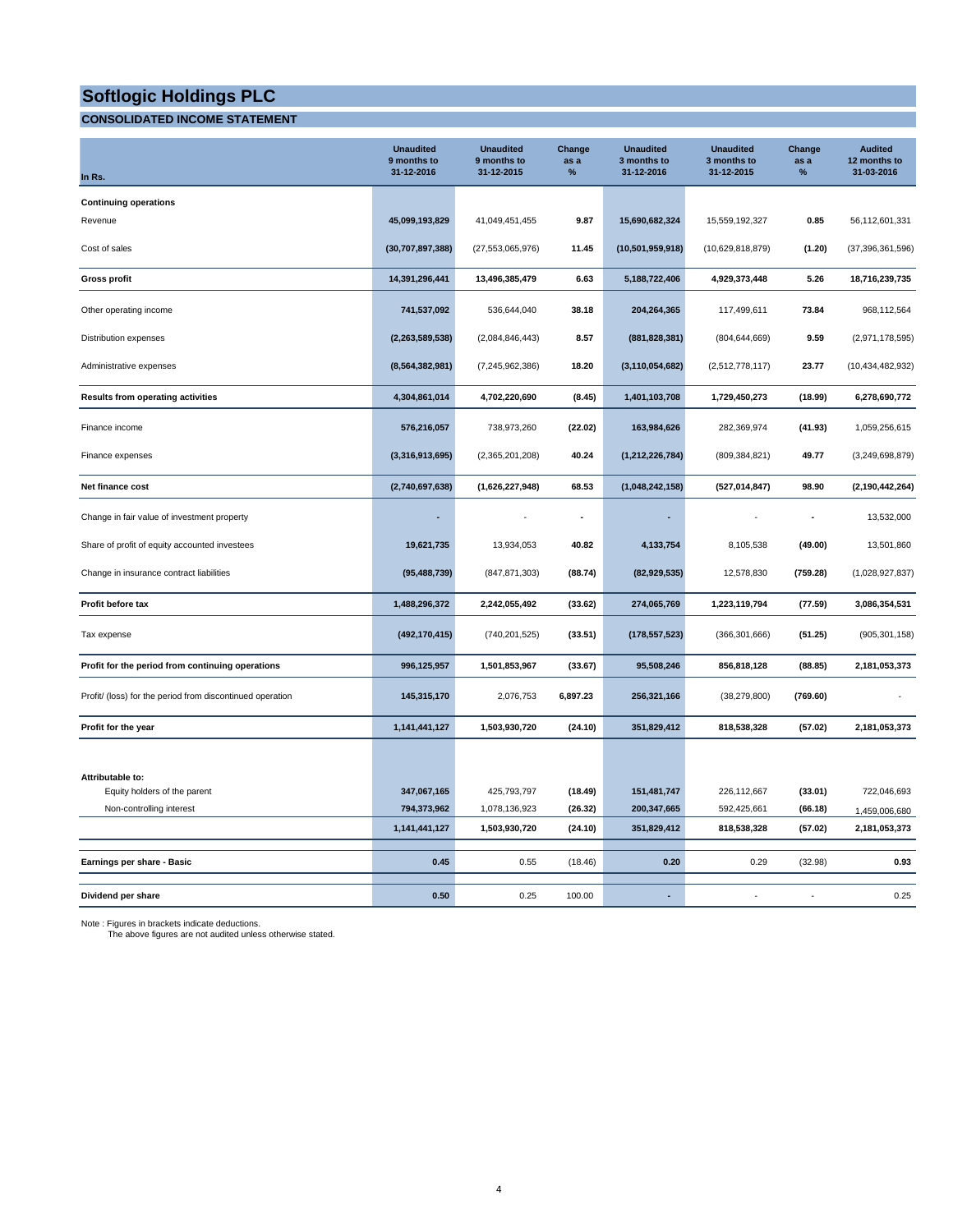#### **CONSOLIDATED STATEMENT OF COMPREHENSIVE INCOME**

|                                                                                                       | <b>Unaudited</b><br>9 months to | <b>Unaudited</b><br>9 months to | Change<br>as a | <b>Unaudited</b><br>3 months to | <b>Unaudited</b><br>3 months to | Change<br>as a     | <b>Audited</b><br>12 months to |
|-------------------------------------------------------------------------------------------------------|---------------------------------|---------------------------------|----------------|---------------------------------|---------------------------------|--------------------|--------------------------------|
| In Rs.                                                                                                | 31-12-2016                      | 31-12-2015                      | $\%$           | 31-12-2016                      | 31-12-2015                      | $\%$               | 31-03-2016                     |
| <b>Continuing operations</b>                                                                          |                                 |                                 |                |                                 |                                 |                    |                                |
| Profit for the period                                                                                 | 1,141,441,127                   | 1,503,930,720                   | (24.10)        | 351,829,412                     | 818,538,328                     | (57.02)            | 2,181,053,373                  |
| Other comprehensive income                                                                            |                                 |                                 |                |                                 |                                 |                    |                                |
| Other comprehensive income to be reclassified to income<br>statement in subsequent periods            |                                 |                                 |                |                                 |                                 |                    |                                |
| Currency translation of foreign operations                                                            | 1,329,456                       | (7,020,578)                     | (118.94)       | 2,478,825                       | (14,003,153)                    | (117.70)           | (11,538,598)                   |
| Net change in fair value on derivative financial instruments                                          | (28,052,471)                    |                                 |                | (15,680,589)                    |                                 |                    | (106, 930, 240)                |
| Net (loss) / gain on available-for-sale financial assets                                              | (201, 754, 187)                 | (775, 784, 179)                 | 73.99          | (310, 124, 992)                 | (309, 662, 042)                 | (0.15)             | (1,767,968,821)                |
| Tax on other comprehensive income to be reclassified to income<br>statement in subsequent periods     | (9, 143, 113)                   |                                 | ä,             |                                 |                                 |                    | 22,606,454                     |
| Net other comprehensive income to be reclassified to income<br>statement in subsequent periods        | (237, 620, 315)                 | (782, 804, 757)                 | (69.65)        | (323, 326, 756)                 | (323, 665, 195)                 | (0.10)             | (1,863,831,205)                |
|                                                                                                       |                                 |                                 |                |                                 |                                 |                    |                                |
| Other comprehensive income not to be reclassified to income<br>statement in sbsequent periods         |                                 |                                 |                |                                 |                                 |                    |                                |
| Revaluation of land and buildings                                                                     |                                 |                                 |                |                                 |                                 |                    | 2,827,760,341                  |
| Re-measurement gain/ (loss) on retirement benefits                                                    | (13, 304, 325)                  | 70,882                          | (18, 869.68)   | (13, 304, 325)                  | 70,882                          | (18, 869.68)       | 66,613,655                     |
| Share<br>of other comprehensive income of equity<br>accounted<br>investments                          |                                 |                                 |                |                                 |                                 |                    | (376, 419)                     |
| Tax on other comprehensive income not to be reclassified to income<br>statement in subsequent periods |                                 |                                 |                |                                 |                                 |                    | (41,590,810)                   |
| Net other comprehensive income not to be reclassified to income<br>statement in subsequent periods    | (13, 304, 325)                  | 70,882                          | (18, 869.68)   | (13, 304, 325)                  | 70,882                          | $\blacksquare$     | 2,852,406,767                  |
|                                                                                                       |                                 |                                 |                |                                 |                                 |                    |                                |
| Other comprehensive income from continuing operations for the<br>period, net of tax                   | 890,516,487                     | 721,196,845                     | 23.48          | 15,198,331                      | 494,944,015                     | (96.93)            | 3,169,628,935                  |
| Other comprehensive income from discontinued operations for the period,<br>net of tax                 | 72,882,792                      | (134, 367, 225)                 | 154.24         | 69,575,389                      | (101, 269, 537)                 | 168.70             |                                |
| Total comprehensive income for the period, net of tax                                                 | 963,399,279                     | 586,829,620                     | 64.17          | 84,773,720                      | 393,674,478                     | (78.47)            | 3,169,628,935                  |
|                                                                                                       |                                 |                                 |                |                                 |                                 |                    |                                |
|                                                                                                       |                                 |                                 |                |                                 |                                 |                    |                                |
| Attributable to:                                                                                      |                                 |                                 |                |                                 |                                 |                    |                                |
| Equity holders of the parent                                                                          | 170,995,186<br>792,404,093      | 11,657,848                      | 1,366.78       | (271, 839, 937)                 | (11, 745, 784)                  | 2,214.36           | 1,986,262,915                  |
| Non-controlling interest                                                                              | 963.399.279                     | 575, 171, 772<br>586,829,620    | 37.77<br>64.17 | 356,613,657<br>84.773.720       | 405,420,262<br>393,674,478      | (12.04)<br>(78.47) | 1,183,366,020<br>3,169,628,935 |

Note : Figures in brackets indicate deductions. The above figures are not audited unless otherwise stated.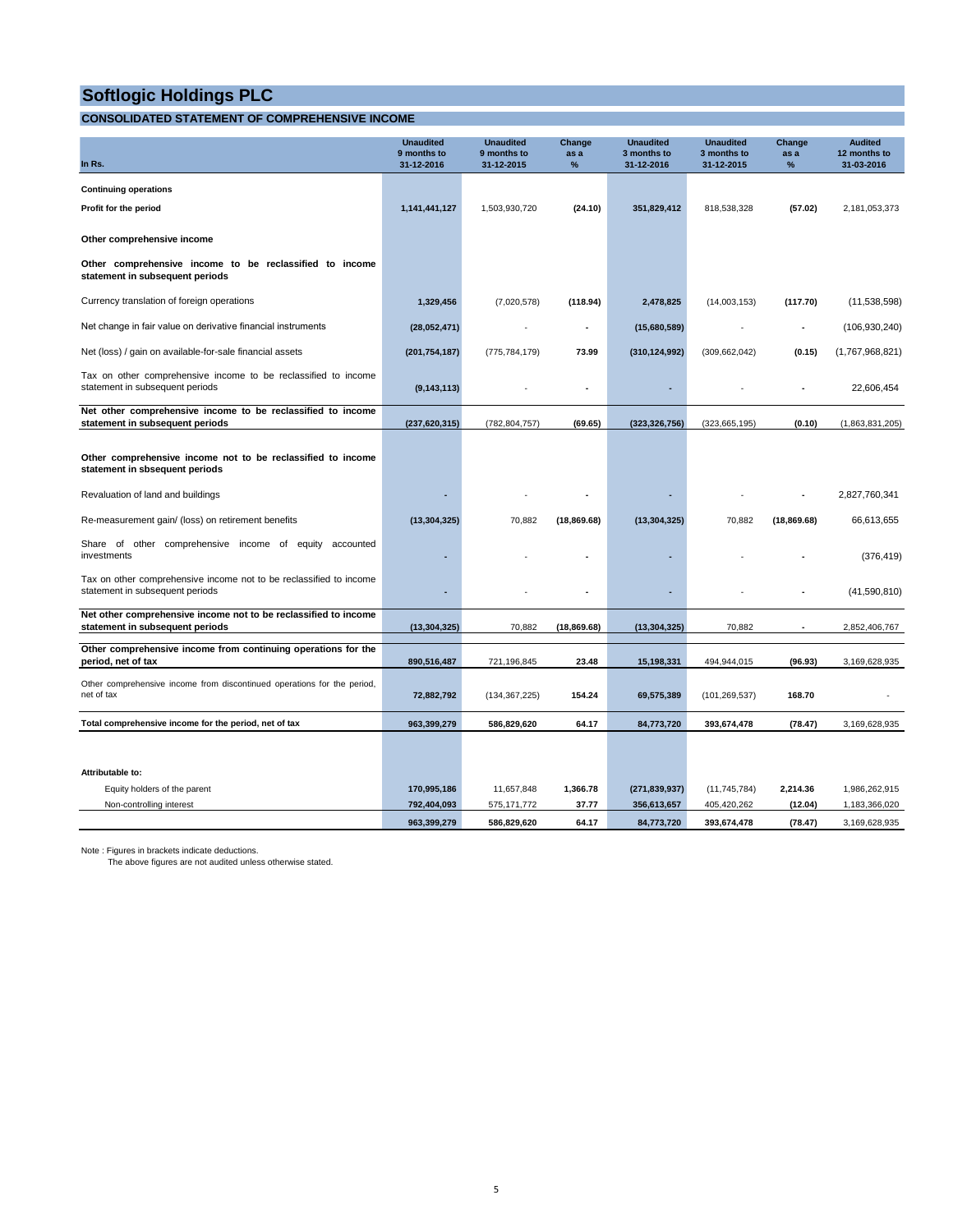#### **CONSOLIDATED STATEMENT OF FINANCIAL POSITION**

|                                                     | <b>Unaudited</b>             | <b>Unaudited</b>             | <b>Audited</b>                  |
|-----------------------------------------------------|------------------------------|------------------------------|---------------------------------|
|                                                     | as at                        | as at                        | as at                           |
| In Rs.<br><b>ASSETS</b>                             | 31-12-2016                   | 31-12-2015                   | 31-03-2016                      |
| Non-current assets                                  |                              |                              |                                 |
| Property, plant and equipment                       | 34,020,070,101               | 27,142,713,793               | 30,760,141,516                  |
| Lease rentals paid in advance                       | 852,981,272                  | 854,018,205                  | 853,758,972                     |
| Investment property                                 | 682,880,000                  | 94,848,000                   | 682,880,000                     |
| Intangible assets                                   | 8,567,953,460                | 8,717,916,298                | 8,701,078,597                   |
| Investments in associates                           | 77,863,056                   | 35,248,624                   | 60,241,336                      |
| Other non-current financial assets                  | 11,118,988,773               | 12,249,550,867               | 11,770,455,928                  |
| Rental receivable on lease assets and hire purchase | 299,541,215                  | 552,885,344                  | 481,364,790                     |
| Other non-current assets                            | 295,916,992                  | 308,787,279                  | 385,626,456                     |
| Deferred tax assets                                 | 358,078,890                  | 267,395,411                  | 245,373,503                     |
|                                                     | 56,274,273,759               | 50,223,363,821               | 53,940,921,098                  |
| <b>Current assets</b>                               |                              |                              |                                 |
| Inventories                                         | 8,597,822,595                | 7,558,086,212                | 8,730,040,986                   |
| Trade and other receivables                         | 9,227,590,472                | 9,975,858,511                | 8,444,525,068                   |
| Loans and advances                                  | 14,289,739,281               | 10,973,091,794               | 11,222,013,402                  |
| Rental receivable on lease assets and hire purchase | 540,398,383                  | 996,755,295                  | 1,102,341,200                   |
| Amounts due from related parties                    | 261,776                      | 2,702,988                    | 807,734                         |
| Other current assets                                | 4,091,870,133                | 3,208,481,827                | 3,551,690,639                   |
| Short term investments                              | 4,078,993,503                | 7,010,275,133                | 4,508,634,254                   |
| Cash in hand and at bank                            | 2,719,064,534                | 2,227,177,259                | 2,958,753,845                   |
|                                                     | 43,545,740,677               | 41,952,429,019               | 40,518,807,128                  |
| Total assets                                        | 99,820,014,436               | 92,175,792,840               | 94,459,728,226                  |
|                                                     |                              |                              |                                 |
| <b>EQUITY AND LIABILITIES</b>                       |                              |                              |                                 |
| Equity attributable to equity holders of the parent |                              |                              |                                 |
| Stated capital                                      | 5,089,000,000                | 5,089,000,000                | 5,089,000,000                   |
| Revenue reserves                                    | 1,523,571,048                | 1,349,919,261                | 1,643,838,961                   |
| Other components of equity                          | 2,576,722,219                | 838,371,106                  | 2,666,667,707                   |
|                                                     | 9,189,293,267                | 7,277,290,367                | 9,399,506,668                   |
| Non-controlling interests                           | 8,349,943,888                | 8,408,975,606                | 8,046,845,071                   |
| <b>Total equity</b>                                 | 17,539,237,155               | 15,686,265,973               | 17,446,351,739                  |
|                                                     |                              |                              |                                 |
| <b>Non-current liabilities</b>                      |                              |                              |                                 |
| Insurance contract liabilities                      | 6,253,688,916                | 5,977,143,642                | 6,158,200,177                   |
| Interest bearing borrowings                         | 27,772,659,428               | 21,086,823,213               | 21,231,336,127<br>1,521,942,995 |
| Public deposits<br>Deferred tax liabilities         | 1,366,965,999<br>373,200,137 | 1,606,370,505<br>296,986,590 | 381,478,410                     |
| Employee benefit liabilities                        | 743,001,932                  | 729,017,677                  | 688,105,084                     |
| Other deferred liabilities                          | 165,954,850                  | 26,895,200                   | 1,609,638                       |
| Other non-current financial liabilities             | 25,029,581                   | 42,871,747                   | 28,732,581                      |
|                                                     | 36,700,500,843               | 29,766,108,574               | 30,011,405,012                  |
| <b>Current liabilities</b>                          |                              |                              |                                 |
| Trade and other payables                            | 6,265,654,417                | 7,134,001,547                | 7,725,457,941                   |
| Amounts due to related parties                      | 16,423,550                   | 14,397,029                   | 47,339,959                      |
| Income tax liabilities                              | 392,484,038                  | 427,766,546                  | 403,919,344                     |
| Other current financial liabilities                 | 13,791,307,433               | 14, 171, 577, 017            | 14,875,266,676                  |
| Current portion of interest bearing borrowings      | 5,869,748,679                | 8,560,110,607                | 7,188,714,116                   |
| Other current liabilities                           | 1,353,111,986                | 1,284,867,000                | 1,155,142,814                   |
| Public deposits                                     | 14,566,754,054               | 12,778,852,107               | 12,470,267,755                  |
| <b>Bank overdrafts</b>                              | 3,324,792,281                | 2,351,846,440                | 3,135,862,870                   |
|                                                     | 45,580,276,438               | 46,723,418,293               | 47,001,971,475                  |
| <b>Total equity and liabilities</b>                 | 99,820,014,436               | 92,175,792,840               | 94,459,728,226                  |

Note : The above figures are not audited unless otherwise stated.

I certify that the financial statements comply with the requirements of the Companies Act No. 7 of 2007.

 *-sgd-*

Group Chief Financial Officer

The Board of Directors is responsible for the preparation and presentation of these financial statements.

 *-sgd- -sgd-*

14 February 2017 Colombo

6

Chairman Director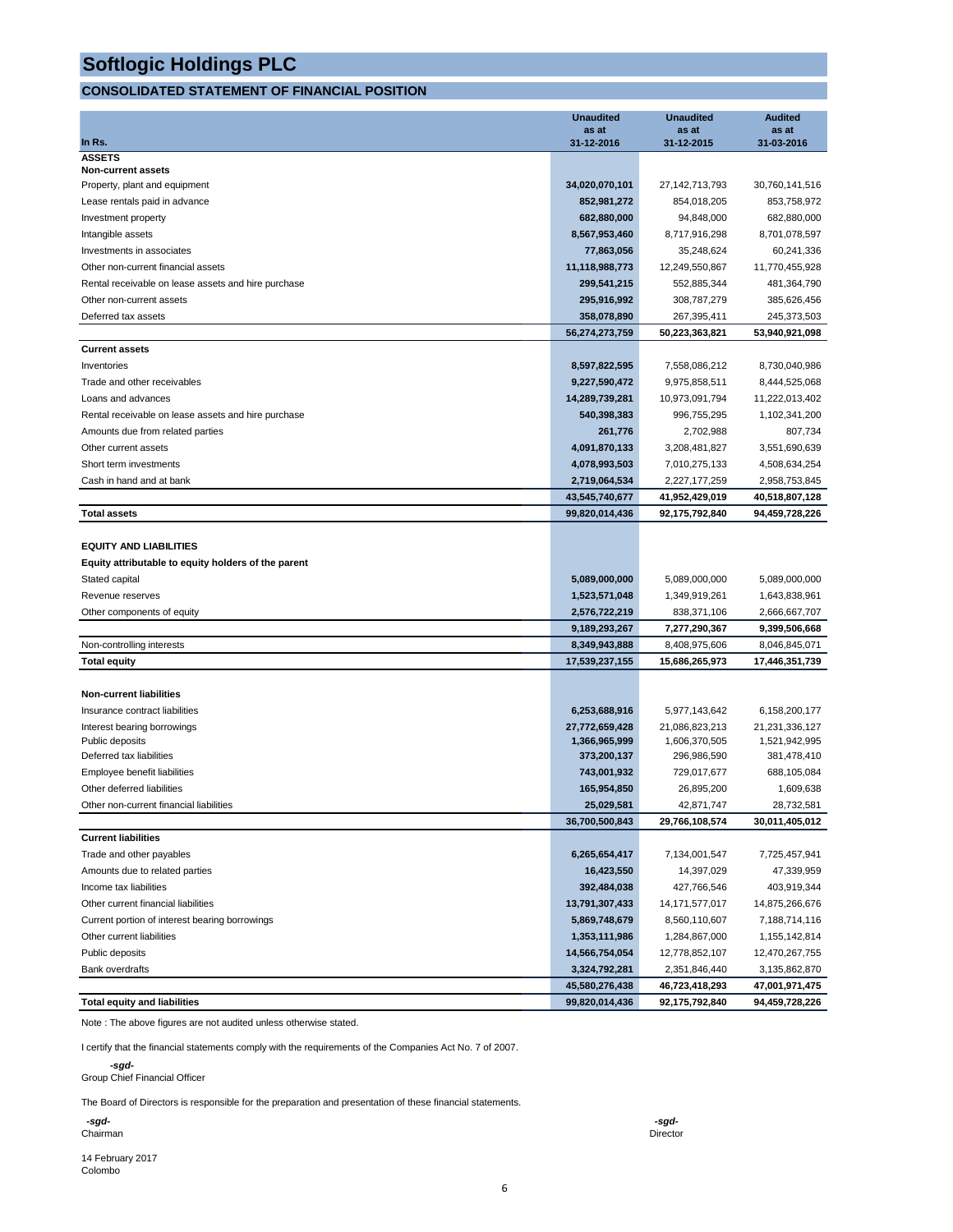#### **CONSOLIDATED CASH FLOW STATEMENT**

|                                                                                                                                                                              | <b>Unaudited</b>                      | <b>Unaudited</b>                      | <b>Audited</b>                     |
|------------------------------------------------------------------------------------------------------------------------------------------------------------------------------|---------------------------------------|---------------------------------------|------------------------------------|
| In Rs.                                                                                                                                                                       | 9 months to<br>31-12-2016             | 9 months to<br>31-12-2015             | 12 months to<br>31-03-2016         |
|                                                                                                                                                                              |                                       |                                       |                                    |
| <b>CASH FLOWS FROM OPERATING ACTIVITIES</b><br>Profit before tax from continuing operations                                                                                  | 1,488,296,372                         | 2,242,055,492                         | 3,086,354,531                      |
| Profit/ (loss) before tax from discontinuing operations                                                                                                                      | 146,731,877                           | (37, 428, 743)                        |                                    |
| Profit before tax                                                                                                                                                            | 1,635,028,249                         | 2,204,626,749                         | 3,086,354,531                      |
| <b>Adjustments for:</b>                                                                                                                                                      |                                       |                                       |                                    |
| Finance income                                                                                                                                                               | (651, 026, 409)                       | (860, 600, 820)                       | (1,059,256,615)                    |
| Finance cost                                                                                                                                                                 | 3,320,595,233                         | 2,371,518,093                         | 3,249,698,879                      |
| Change in fair value of investment property                                                                                                                                  |                                       |                                       | (13,532,000)                       |
| Share of results of associates<br>Gratuity provision and related costs                                                                                                       | (19,621,735)<br>130,962,576           | (13,934,053)<br>105,644,401           | (13,501,860)<br>151,091,113        |
| Provisions for/ write off of impaired receivables                                                                                                                            | 120,344,647                           | 149,634,731                           | 124,450,862                        |
| Provision for impairment of inventories                                                                                                                                      | 161,607,650                           | 92,121,423                            | 216,992,560                        |
| Provisions for/ write off of loans and advances                                                                                                                              | 279,169,853                           | 125,700,589                           | 244,287,301                        |
| Provisions for/write off of investments in lease and hire purchase<br>Depreciation of property, plant and equipment                                                          | 26,561,968<br>1,233,769,405           | 249,950,349<br>1,120,258,379          | 104,384,153<br>1,535,469,422       |
| (Profit)/ loss on sale of property, plant and equipment                                                                                                                      | (10, 816, 146)                        | 1,787,783                             | (3,328,749)                        |
| Profit on sale of investments                                                                                                                                                | (297, 380, 934)                       | (97, 187, 864)                        | (110, 282, 192)                    |
| (Profit)/ loss on disposal of investment property                                                                                                                            |                                       | (2,000,000)                           | 803,680                            |
| Unrealised (gain)/ loss on foreign exchange<br>Amortisation/ impairment of intangible assets                                                                                 | (2,776,374)<br>224,833,092            | 212,390,844                           | 17,392,624<br>279,697,721          |
| Amortisation of prepaid lease rentals                                                                                                                                        | 777,700                               | 777,700                               | 1,036,933                          |
| Provision for financial liabilities at fair value through profit or loss                                                                                                     |                                       |                                       | 3,096,355                          |
| Increase / (decrease) in deferred income                                                                                                                                     | 200,159,000                           | 15,669,406                            | 22,721,610                         |
| Impairment & derecognition of property, plant & equipment and Intangible assets<br>Profit before working capital changes                                                     | 927,957<br>6,353,115,732              | 42,574,548<br>5,718,932,258           | 21,357,916<br>7,858,934,244        |
|                                                                                                                                                                              |                                       |                                       |                                    |
| (Increase) / decrease in inventories                                                                                                                                         | (36, 241, 626)                        | 19,355,210                            | (1,277,470,701)                    |
| (Increase) / decrease in trade and other receivables                                                                                                                         | (1,323,164,990)                       | (3,461,740,136)                       | (2,095,457,658)                    |
| (Increase) / decrease in loans and advances<br>(Increase) / decrease in investments in lease and hire purchase                                                               | (2, 165, 340, 980)<br>717,204,424     | (6, 299, 347, 359)<br>4,751,706,192   | (2,916,785,712)<br>1,414,495,531   |
| (Increase) / decrease in other current assets                                                                                                                                | (505,082,793)                         | 551,615,381                           | (237, 179, 200)                    |
| (Increase) / decrease in amounts due from related parties                                                                                                                    | 545,958                               | (2, 130, 935)                         | (235, 681)                         |
| Increase / (decrease) in trade and other payables                                                                                                                            | 226,321,688                           | 92, 161, 434                          | 673,189,714                        |
| Increase / (decrease) in amounts due to related parties<br>Increase / (decrease) in other current liabilities                                                                | (30, 916, 409)<br>358,348,197         | (1,573,755)<br>162, 156, 575          | 1,369,175<br>94,619                |
| Increase / (decrease) in public deposits                                                                                                                                     | 1,941,509,304                         | 2,332,166,423                         | 1,939,154,560                      |
| Increase / (decrease) in insurance provision                                                                                                                                 | 95,488,739                            | 847,871,302                           | 1,028,927,838                      |
| Cash generated from operations                                                                                                                                               | 5,631,787,244                         | 4,711,172,590                         | 6,389,036,729                      |
| Finance income received                                                                                                                                                      | 636,555,876                           | 574,209,081                           | 809,484,568                        |
| Finance expenses paid                                                                                                                                                        | (3,277,648,533)                       | (2,272,617,358)                       | (3,213,373,741)                    |
| Dividend received                                                                                                                                                            | 1,800,014                             | 1,000,000                             | 8,998,000                          |
| Tax paid<br>Gratuity paid                                                                                                                                                    | (691, 711, 257)<br>(71, 242, 580)     | (405, 469, 047)<br>(37,635,899)       | (550, 268, 367)<br>(52, 297, 920)  |
| Net cash flow from operating activities                                                                                                                                      | 2,229,540,764                         | 2,570,659,367                         | 3,391,579,269                      |
|                                                                                                                                                                              |                                       |                                       |                                    |
| CASH FLOWS FROM /(USED IN) INVESTING ACTIVITIES<br>Purchase and construction of property, plant and equipment                                                                | (4,570,215,260)                       | (3, 147, 067, 002)                    | (4,759,704,651)                    |
| Addition to intangible assets                                                                                                                                                | (91, 907, 955)                        | (81, 273, 448)                        | (131, 742, 624)                    |
| (Increase)/ decrease in other non-current assets                                                                                                                             | (58, 806, 823)                        | (15,994,313)                          | (92, 833, 490)                     |
| (Purchase) / disposal of short term investments (net)                                                                                                                        | (1, 292, 111, 258)                    | (1,031,817,068)                       | (743, 727, 475)                    |
| Dividends received<br>(Purchase) / disposal of other non-current financial assets                                                                                            | 10,794,764<br>(654, 337, 958)         | 87,462,628<br>(1, 294, 807, 100)      | 135,944,407<br>(1,251,117,200)     |
| Proceeds from disposal of subsidiary (A)                                                                                                                                     | 1,257,566,421                         |                                       |                                    |
| Proceeds from sale of investment property (net of tax)                                                                                                                       |                                       | 1,500,000,000                         | 1,497,196,320                      |
| Proceeds from sale of property, plant and equipment                                                                                                                          | 126,864,176                           | 93,716,565<br>(3,889,779,738)         | 109,327,701                        |
| Net cash flow from used in investing activities                                                                                                                              | (5, 272, 153, 893)                    |                                       | (5,236,657,012)                    |
| CASH FLOWS FROM / (USED IN) FINANCING ACTIVITIES                                                                                                                             |                                       |                                       |                                    |
| Dividend paid to non-controlling interest                                                                                                                                    | (439, 442, 677)                       | (190, 451, 130)                       | (181,008,974)                      |
| Proceeds from shareholders with non-controlling interest on issue of shares in subsidiaries<br>Repayment of non-controlling interest on repurchase of shares in subsidiaries |                                       | 845,708,336                           | 845,708,336                        |
| Proceeds from long term borrowings                                                                                                                                           | 11,452,540,049                        | 9,798,442,038                         | (368, 726, 833)<br>10,812,256,492  |
| (Increase) / decrease of controlling interest                                                                                                                                | (215, 877, 436)                       | (1, 175, 961, 681)                    | (1,860,957,354)                    |
| (Increase) / decrease in other non-current financial liabilities                                                                                                             | (3,703,000)                           | 11, 161, 127                          | 3,282,313                          |
| Repayment of long term borrowings<br>Proceeds from / (repayment of) short term borrowings (net)                                                                              | (6, 514, 384, 748)<br>(1,083,959,243) | (8, 185, 746, 445)<br>(615, 607, 761) | (10, 403, 803, 296)<br>109,057,570 |
| Direct cost on issue of shares/ share repurchase                                                                                                                             | (40, 718, 147)                        | (1,823,890)                           | (32, 797, 264)                     |
| Dividend paid to equity holders of parent                                                                                                                                    | (387, 204, 152)                       | (193, 602, 075)                       | (193, 602, 071)                    |
| Net cash flow from/ (used in) financing activities                                                                                                                           | 2,767,250,646                         | 292,118,519                           | (1,270,591,081)                    |
| NET DECREASE IN CASH AND CASH EQUIVALENTS                                                                                                                                    | (275, 362, 483)                       | (1,027,001,852)                       | (3, 115, 668, 824)                 |
| CASH AND CASH EQUIVALENTS AT THE BEGINNING                                                                                                                                   | 2,531,997,653                         | 5,648,046,408                         | 5,648,046,408                      |
| Effect of exchange rate changes                                                                                                                                              | 23,750                                | (96, 263)                             | (379, 931)                         |
| CASH AND CASH EQUIVALENTS AT THE END                                                                                                                                         | 2,256,658,920                         | 4,620,948,293                         | 2,531,997,653                      |
| ANALYSIS OF CASH AND CASH EQUIVALENTS                                                                                                                                        |                                       |                                       |                                    |
| <b>Continuing operations</b>                                                                                                                                                 |                                       |                                       |                                    |
| <b>Favourable balances</b><br>Cash in hand and at Bank                                                                                                                       | 2,719,064,534                         | 2,227,177,259                         | 2,958,753,845                      |
| Short term investments                                                                                                                                                       | 2,862,386,667                         | 4,745,617,474                         | 2,709,106,678                      |
| Unfavourable balances<br><b>Bank overdrafts</b>                                                                                                                              | (3,324,792,281)                       | (2,351,846,440)                       | (3, 135, 862, 870)                 |
| Cash and cash equivalents                                                                                                                                                    | 2,256,658,920                         | 4,620,948,293                         | 2,531,997,653                      |

Note : Figures in brackets indicate deductions. The above figures are not audited unless otherwise stated.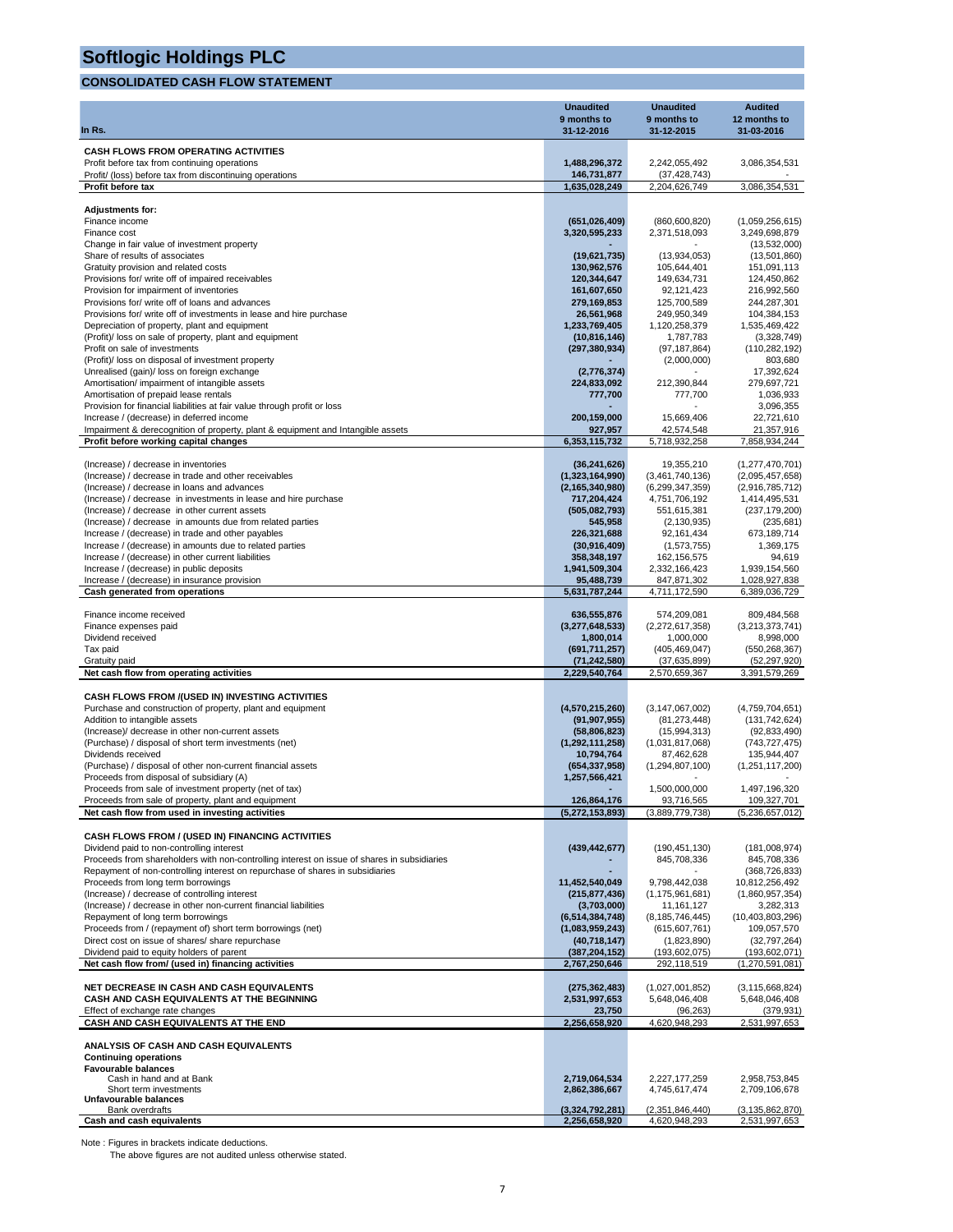### **CONSOLIDATED CASH FLOW STATEMENT**

#### **(A) Disposal of subsidiaries**

Asian Alliance General Insurance Ltd, which ia a 43.97% owned subsidiary of Softlogic Holdings PLC via investment under Softlogic Life Insurance PLC (previously known as Asian Alliance Insurance PLC), was disposed on 3 October 2016 by way of sale all of the shares it held at Asian Alliance General Insurance Ltd.

The disposal had the following effect on the group's assets and liabilities.

|                                                                                | <b>Unaudited</b><br>9 months to |
|--------------------------------------------------------------------------------|---------------------------------|
| In Rs.                                                                         | 31-12-2016                      |
| Property, plant and equipment                                                  | 43,772,478                      |
| Intangible assets                                                              | 200,000                         |
| Other non current assets                                                       | 148,516,287                     |
| Deferred tax assets                                                            | 52,675,692                      |
| Inventories                                                                    | 6,852,368                       |
| Trade and other receivables                                                    | 633,065,940                     |
| Other current assets                                                           | 93,598,631                      |
| Short term investments                                                         | 1,937,644,252                   |
| Cash in hand and at bank                                                       | 49,243,310                      |
| Deferred tax liabilities                                                       | (240, 093)                      |
| Employee benefit liabilities                                                   | (18, 127, 472)                  |
| Trade and other payables                                                       | (1,676,241,565)                 |
| Income tax liabilities                                                         | (23,708,572)                    |
| Other current liabilities                                                      | (196, 192, 814)                 |
| <b>Bank overdrafts</b>                                                         | (30, 722, 929)                  |
| Net identifiable assets and liabilities                                        | 1,020,335,513                   |
| Share of net assets disposed                                                   | 448,614,346                     |
| Non controlling interest investment reversal                                   | 784,457,291                     |
| Gain on disposal                                                               | 256,326,165                     |
| Cash (net) consideration to be received on disposal of non-current investments | (213, 311, 000)                 |
| Cash consideration received on disposal of non-current investments             | 1,276,086,802                   |
| Net cash and cash in hand disposed                                             | (18, 520, 381)                  |
| Net cash inflow on disposal of non-current investments                         | 1,257,566,421                   |

The assets and liabilities as at the acquisition date are stated at their provisional fair values and may be amended in accordance with SLFRS 3 - Business Combinations.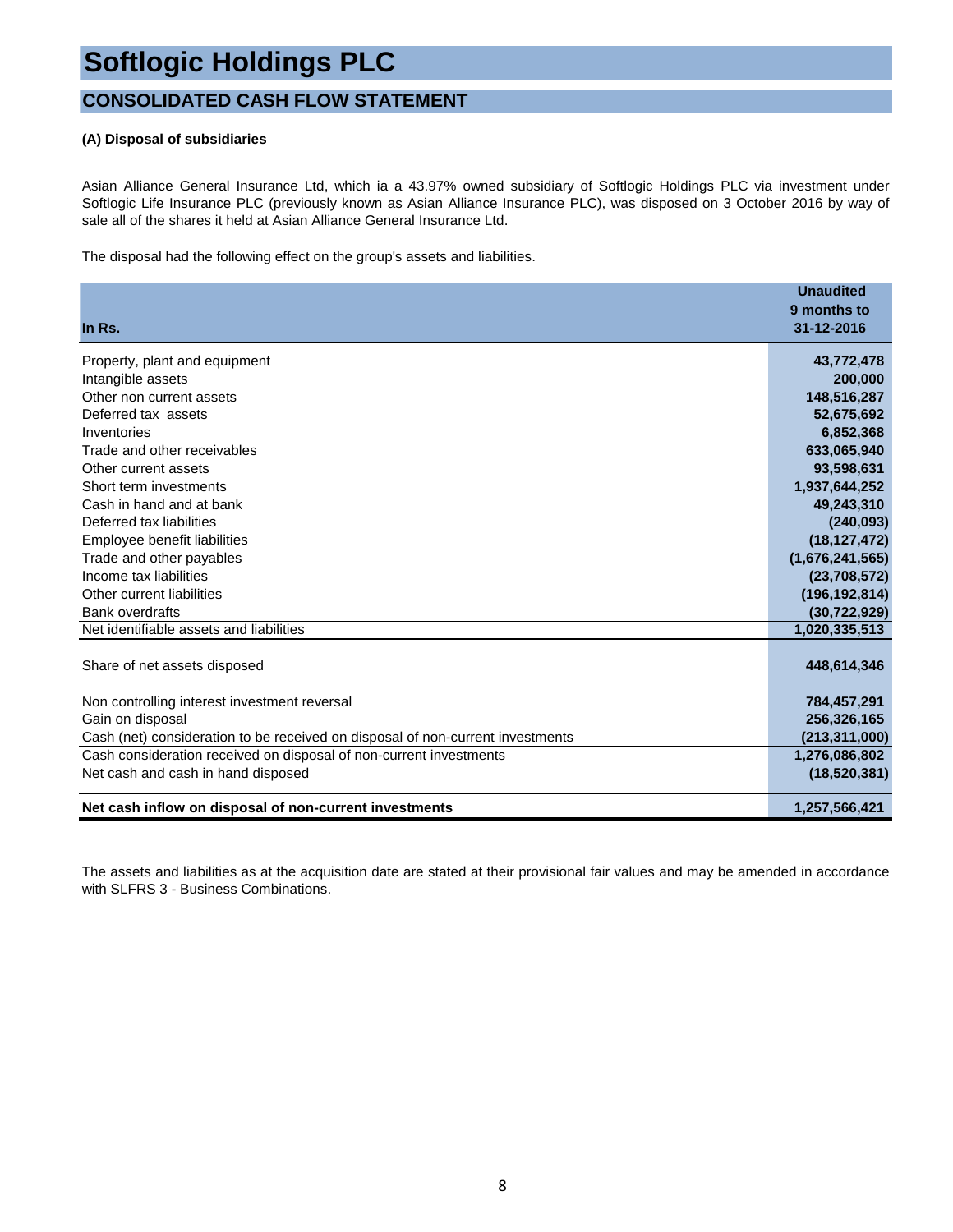#### **CONSOLIDATED STATEMENT OF CHANGES IN EQUITY**

**GROUP**

|                                                                                    | Attributable to equity holders of the parent |                           |                               |                                    |                                |                                  |                          |                                   |                           |                          |                              |                 |
|------------------------------------------------------------------------------------|----------------------------------------------|---------------------------|-------------------------------|------------------------------------|--------------------------------|----------------------------------|--------------------------|-----------------------------------|---------------------------|--------------------------|------------------------------|-----------------|
| In Rs.                                                                             | <b>Stated</b><br>capital                     | <b>Treasury</b><br>shares | <b>Revaluation</b><br>reserve | Exchange<br>translation<br>reserve | Available-for-<br>sale reserve | <b>Statutory</b><br>reserve fund | Other<br>reserves        | <b>Cash flow</b><br>hedge reserve | <b>Revenue</b><br>reserve | <b>Total</b>             | Non-controlling<br>interests | Total<br>equity |
| As at 01 April 2016                                                                | 5,089,000,000                                | (55, 921, 185)            | 3,754,705,394                 | (38, 314, 379)                     | (575, 351, 439)                | 190,324,200                      | (502,065,112)            | (106, 709, 772)                   | 1,643,838,961             | 9,399,506,668            | 8,046,845,071                | 17,446,351,739  |
| Profit for the period                                                              |                                              |                           |                               |                                    |                                |                                  | $\overline{\phantom{a}}$ | $\overline{\phantom{a}}$          | 347,067,165               | 347,067,165              | 794,373,962                  | 1,141,441,127   |
| Other Comprehensive income                                                         | $\sim$                                       |                           |                               | 1,329,456                          | (143, 557, 244)                | $\sim$                           | $\sim$                   | (27, 994, 633)                    | (5,849,557)               | (176,071,978)            | (1,969,869)                  | (178, 041, 847) |
| <b>Total Comprehensive income</b>                                                  |                                              |                           | $\overline{\phantom{a}}$      | 1,329,456                          | (143, 557, 244)                |                                  | $\sim$                   | (27, 994, 633)                    | 341,217,608               | 170,995,187              | 792,404,093                  | 963,399,280     |
| Dividend paid                                                                      |                                              |                           |                               |                                    |                                |                                  |                          | $\overline{\phantom{a}}$          | (387, 204, 152)           | (387, 204, 152)          |                              | (387, 204, 152) |
| Direct cost on issue of shares                                                     |                                              |                           |                               |                                    | $\overline{\phantom{a}}$       |                                  |                          |                                   | (18,978,120)              | (18,978,120)             | (21,740,027)                 | (40, 718, 147)  |
| Transfer to reserve fund<br>Acquisitions, disposals and changes in non-controlling |                                              |                           |                               |                                    | $\sim$                         | 55,303,249                       |                          | $\sim$                            | (55, 303, 249)            |                          |                              |                 |
| interest                                                                           |                                              |                           |                               |                                    |                                | $\sim$                           | 24,973,684               |                                   | $\overline{\phantom{a}}$  | 24,973,684               | (28, 122, 572)               | (3, 148, 888)   |
| Subsidiary dividend to non-controlling interest                                    |                                              |                           |                               |                                    |                                |                                  |                          |                                   |                           | $\overline{\phantom{a}}$ | (439, 442, 677)              | (439, 442, 677) |
| As at 31 December 2016                                                             | 5,089,000,000                                | (55,921,185)              | 3,754,705,394                 | (36,984,923)                       | (718,908,683)                  | 245.627.449                      | (477,091,428)            | (134, 704, 405)                   | 1,523,571,048             | 9,189,293,267            | 8,349,943,888                | 17,539,237,155  |

| As at 01 April 2015                                                | 5,089,000,000            | (55, 921, 185) | 1,636,375,397            | (26, 775, 781) | 200,328,059     | 116,532,044 | (502, 197, 708) | 1,167,195,634   | 7,624,536,460   | 8,157,436,153      | 15,781,972,613           |
|--------------------------------------------------------------------|--------------------------|----------------|--------------------------|----------------|-----------------|-------------|-----------------|-----------------|-----------------|--------------------|--------------------------|
| Profit for the period                                              |                          |                |                          |                |                 |             |                 | 425,793,797     | 425.793.797     | 1,078,136,923      | 1,503,930,720            |
| Other Comprehensive income                                         |                          |                |                          | (7,020,578)    | (404, 903, 696) |             |                 | (2,211,675)     | (414,135,949)   | (502, 965, 151)    | (917,101,100)            |
| <b>Total Comprehensive income</b>                                  | $\overline{\phantom{a}}$ |                | $\overline{\phantom{a}}$ | (7,020,578)    | (404, 903, 696) |             |                 | 423,582,122     | 11,657,848      | 575,171,772        | 586,829,620              |
| Dividend paid                                                      |                          |                |                          |                |                 |             |                 | (193, 602, 075) | (193, 602, 075) |                    | (193, 602, 075)          |
| Direct cost on issue of shares                                     |                          |                |                          |                |                 |             |                 | (1,820,742)     | (1,820,742)     | (3, 148)           | (1,823,890)              |
| Transfer to reserve fund                                           |                          |                |                          |                |                 | 45,435,678  |                 | (45, 435, 678)  |                 |                    | $\overline{\phantom{a}}$ |
| Acquisitions, disposals and changes in non-controlling<br>interest |                          |                |                          |                |                 | $\sim$      | (163, 481, 124) | $\sim$          | (163, 481, 124) | 809,150,016        | 645,668,892              |
| Subsidiary dividend to non-controlling interest                    |                          |                |                          |                |                 |             |                 |                 |                 | (1, 132, 779, 187) | (1, 132, 779, 187)       |
| As at 31 December 2015                                             | 5,089,000,000            | (55, 921, 185) | 1,636,375,397            | (33,796,359)   | (204, 575, 637) | 161,967,722 | (665, 678, 832) | 1,349,919,261   | 7,277,290,367   | 8,408,975,606      | 15,686,265,973           |

Note : Figures in brackets indicate deductions.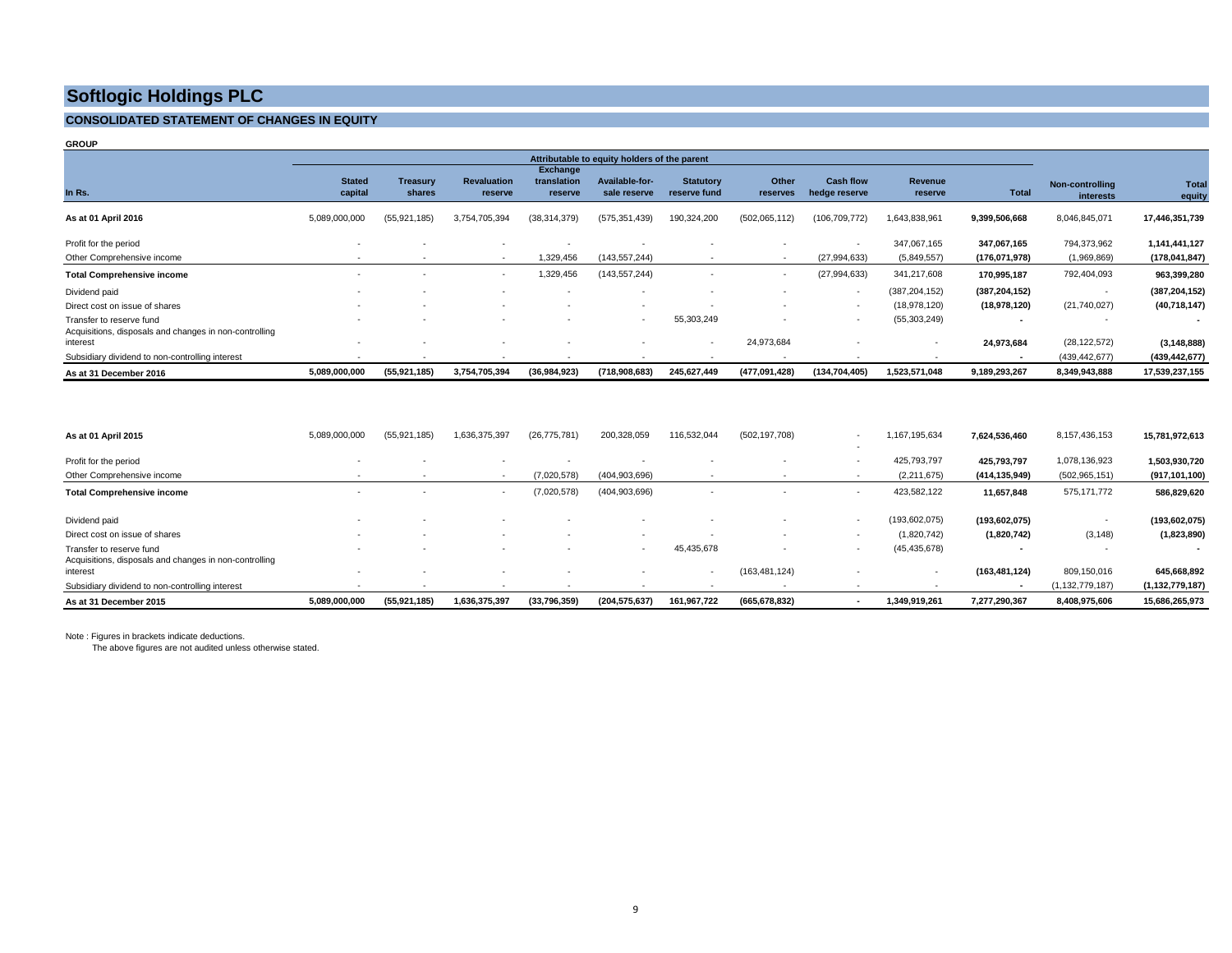#### **COMPANY INCOME STATEMENT**

| In Rs.                                      | <b>Unaudited</b><br>9 months to<br>31-12-2016 | <b>Unaudited</b><br>9 months to<br>31-12-2015 | Change<br>as a<br>% | <b>Unaudited</b><br>3 months to<br>31-12-2016 | <b>Unaudited</b><br>3 months to<br>31-12-2015 | Change<br>as a<br>% | <b>Audited</b><br>12 months to<br>31-03-2016 |
|---------------------------------------------|-----------------------------------------------|-----------------------------------------------|---------------------|-----------------------------------------------|-----------------------------------------------|---------------------|----------------------------------------------|
| Revenue                                     | 469,683,431                                   | 443,928,135                                   | 5.80                | 159,877,000                                   | 148,458,419                                   | 7.69                | 600,385,932                                  |
| Cost of sales                               | (148, 565, 221)                               | (133,918,822)                                 | 10.94               | (52, 269, 398)                                | (46,868,200)                                  | 11.52               | (179, 629, 772)                              |
| <b>Gross profit</b>                         | 321,118,210                                   | 310,009,313                                   | 3.58                | 107,607,602                                   | 101,590,219                                   | 5.92                | 420,756,160                                  |
| Dividend income                             | 374,543,387                                   | 1,146,277,334                                 | (67.33)             |                                               | 999,803,909                                   | (100.00)            | 1,169,827,933                                |
| Other operating income                      | 1,111,459,709                                 | 18,405,550                                    | 5,938.72            | 8,532,300                                     | 5,906,632                                     | 44.45               | 719,453,832                                  |
| Administrative expenses                     | (421, 826, 349)                               | (244, 917, 534)                               | 72.23               | (124, 945, 402)                               | (87, 394, 272)                                | 42.97               | (385, 586, 997)                              |
| <b>Results from operating activities</b>    | 1,385,294,957                                 | 1,229,774,663                                 | 12.65               | (8,805,500)                                   | 1,019,906,488                                 | (100.86)            | 1,924,450,928                                |
| Finance income                              | 706,549,248                                   | 250,811,208                                   | 181.71              | 320,415,339                                   | 98,167,132                                    | 226.40              | 359,796,925                                  |
| Finance expenses                            | (1,473,008,505)                               | (863,063,961)                                 | 70.67               | (554, 936, 755)                               | (309, 961, 558)                               | 79.03               | (1,220,414,677)                              |
| <b>Net finance cost</b>                     | (766, 459, 257)                               | (612, 252, 753)                               | 25.19               | (234, 521, 416)                               | (211, 794, 426)                               | 10.73               | (860, 617, 752)                              |
| Change in fair value of investment property |                                               |                                               |                     |                                               |                                               |                     | 95,383,063                                   |
| Profit/ (loss) before tax                   | 618,835,700                                   | 617,521,910                                   | (0.21)              | (243, 326, 916)                               | 808,112,062                                   | (130.11)            | 1,159,216,239                                |
| Tax expense                                 | (47,500,000)                                  | (36, 391, 292)                                | 30.53               | (32,500,000)                                  | (32, 391, 292)                                | 0.34                | (127, 446, 638)                              |
| Profit/ (loss) for the period               | 571,335,700                                   | 581,130,618                                   | 1.69                | (275, 826, 916)                               | 775,720,770                                   | (135.56)            | 1,031,769,601                                |

Note : Figures in brackets indicate deductions.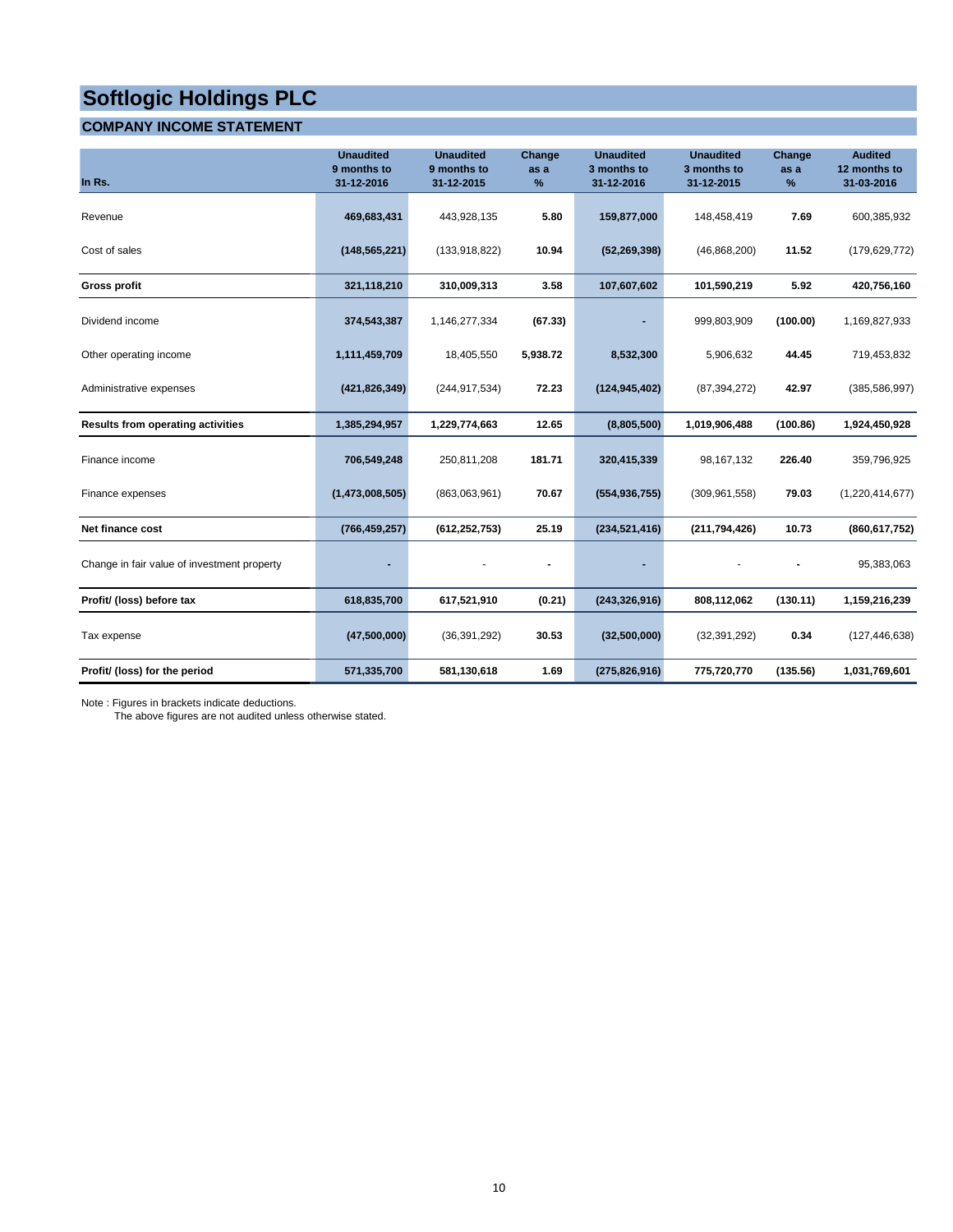#### **COMPANY INCOME STATEMENT**

| In Rs.                                                                                                               | <b>Unaudited</b><br>9 months to<br>31-12-2016 | <b>Unaudited</b><br>9 months to<br>31-12-2015 | Change<br>as a<br>% | <b>Unaudited</b><br>3 months to<br>31-12-2016 | <b>Unaudited</b><br>3 months to<br>31-12-2015 | Change<br>as a<br>% | <b>Audited</b><br>12 months to<br>31-03-2016 |
|----------------------------------------------------------------------------------------------------------------------|-----------------------------------------------|-----------------------------------------------|---------------------|-----------------------------------------------|-----------------------------------------------|---------------------|----------------------------------------------|
| Profit/ (loss) for the period                                                                                        | 571,335,700                                   | 581,130,618                                   | 1.69                | (275, 826, 916)                               | 775,720,770                                   | (135.56)            | 1,031,769,601                                |
| Other comprehensive income                                                                                           |                                               |                                               |                     |                                               |                                               |                     |                                              |
| income<br>Other<br>comprehensive<br>not<br>to<br>be<br>reclassified to income statement in subsequent<br>periods     |                                               |                                               |                     |                                               |                                               |                     |                                              |
| Re-measurement gain/ (loss) on retirement benefits                                                                   |                                               |                                               |                     |                                               |                                               |                     | (7, 236, 739)                                |
| comprehensive income not to be<br>Tax on other<br>reclassified<br>income statement in<br>subsequent<br>to<br>periods |                                               |                                               |                     |                                               |                                               |                     | 2,026,286                                    |
| Other comprehensive loss for the period, net of tax                                                                  |                                               |                                               | ٠                   | $\overline{\phantom{0}}$                      |                                               |                     | (5,210,453)                                  |
|                                                                                                                      |                                               |                                               |                     |                                               |                                               |                     |                                              |
| Total comprehensive income/ (loss) for the period, net<br>of tax                                                     | 571,335,700                                   | 581,130,618                                   | (1.69)              | (275, 826, 916)                               | 775,720,770                                   | (135.56)            | 1,026,559,148                                |

Note : Figures in brackets indicate deductions.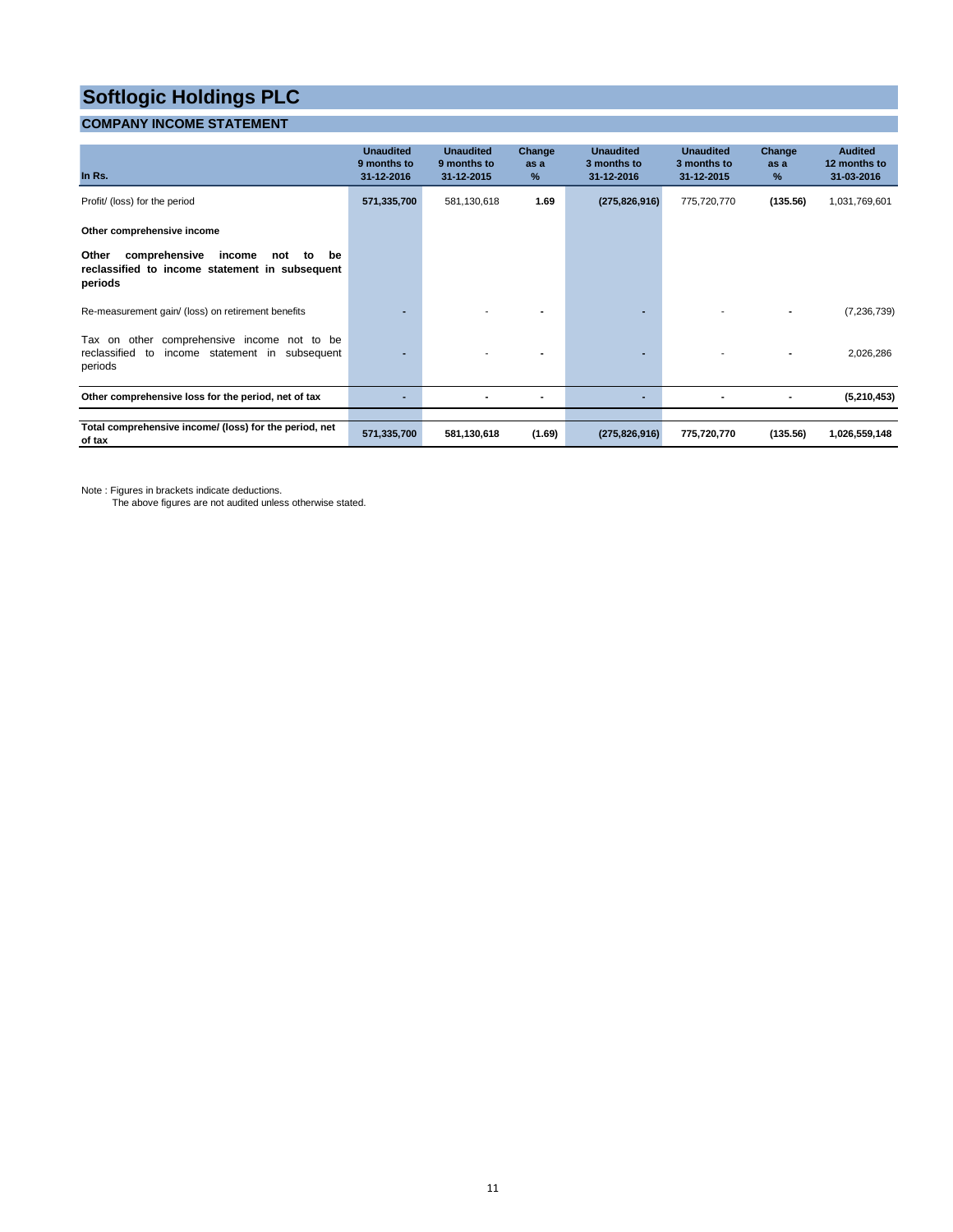### **COMPANY STATEMENT OF FINANCIAL POSITION**

|                                                     | <b>Unaudited</b>    | <b>Unaudited</b>    | <b>Audited</b>      |
|-----------------------------------------------------|---------------------|---------------------|---------------------|
| In Rs.                                              | as at<br>31-12-2016 | as at<br>31-12-2015 | as at<br>31-03-2016 |
| <b>ASSETS</b>                                       |                     |                     |                     |
| <b>Non-current assets</b>                           |                     |                     |                     |
| Property, plant and equipment                       | 188,058,100         | 133,270,868         | 130,772,378         |
| Investment property                                 | 547,208,683         | 442,641,386         | 546,500,000         |
| Intangible assets                                   | 1,976,176           | 3,438,393           | 2,510,822           |
| Investments in subsidiaries                         | 13,291,103,997      | 11,052,354,944      | 12,062,825,177      |
| Investments in associates                           | 11,000,000          | 11,000,000          | 11,000,000          |
| Other non-current financial assets                  | 2,673,913,823       | 1,277,947,548       | 468,957,025         |
| Deferred tax assets                                 |                     | 38,426,265          |                     |
|                                                     | 16,713,260,779      | 12,959,079,404      | 13,222,565,402      |
| <b>Current assets</b>                               |                     |                     |                     |
| Trade and other receivables                         | 117,049,748         | 369,184,077         | 251,924,055         |
| Amounts due from related parties                    | 4,539,358,828       | 4,070,934,783       | 5,183,549,885       |
| Other current assets                                | 21,483,040          | 46,477,451          | 45,288,342          |
| Short term investments                              | 1,591,727,115       | 2,377,580,826       | 2,110,363,247       |
| Cash in hand and at bank                            | 263,315,935         | 37,501,927          | 105,683,489         |
|                                                     | 6,532,934,666       | 6,901,679,064       | 7,696,809,018       |
| <b>Total assets</b>                                 | 23,246,195,445      | 19,860,758,468      | 20,919,374,420      |
|                                                     |                     |                     |                     |
| <b>EQUITY AND LIABILITIES</b>                       |                     |                     |                     |
| Equity attributable to equity holders of the parent |                     |                     |                     |
| Stated capital                                      | 5,089,000,000       | 5,089,000,000       | 5,089,000,000       |
| Revenue reserves                                    | 1,555,058,072       | 927,793,842         | 1,373,222,372       |
| <b>Total equity</b>                                 | 6,644,058,072       | 6,016,793,842       | 6,462,222,372       |
| <b>Non-current liabilities</b>                      |                     |                     |                     |
| Interest bearing borrowings                         | 7,720,110,566       | 4,546,295,270       | 4,533,628,353       |
| Deferred tax liabilities                            | 22,689,470          |                     | 22,689,470          |
| Employee benefit liabilities                        | 46,092,161          | 35,920,576          | 43,389,551          |
| Other deferred liabilities                          | 156,756,757         |                     |                     |
| Other non-current financial liabilities             | 165,000,000         | 165,000,000         | 165,000,000         |
|                                                     | 8,110,648,954       | 4,747,215,846       | 4,764,707,374       |
| <b>Current liabilities</b>                          |                     |                     |                     |
| Trade and other payables                            | 43,263,705          | 62,313,349          | 31,361,772          |
| Amounts due to related parties                      | 131,613,356         | 105,830,518         | 270,683,835         |
| Income tax liabilities                              |                     |                     |                     |
|                                                     | 60,790,786          | 6,000,000           | 36,662,162          |
| Other current financial liabilities                 | 5,633,832,445       | 4,714,866,668       | 6,727,193,704       |
| Current portion of interest bearing borrowings      | 2,261,234,170       | 4,125,061,837       | 2,354,816,617       |
| Other current liabilities                           | 58,940,984          | 18,079,172          | 30,333,590          |
| <b>Bank overdrafts</b>                              | 301,812,973         | 64,597,236          | 241,392,994         |
|                                                     | 8,491,488,419       | 9,096,748,780       | 9,692,444,674       |
| <b>Total equity and liabilities</b>                 | 23,246,195,445      | 19,860,758,468      | 20,919,374,420      |

Note : The above figures are not audited unless otherwise stated.

I certify that the financial statements comply with the requirements of the Companies Act No. 7 of 2007.

 *-sgd-*Group Chief Financial Officer

The Board of Directors is responsible for the preparation and presentation of these financial statements.

 *-sgd- -sgd-*Chairman Director

14 February 2017 Colombo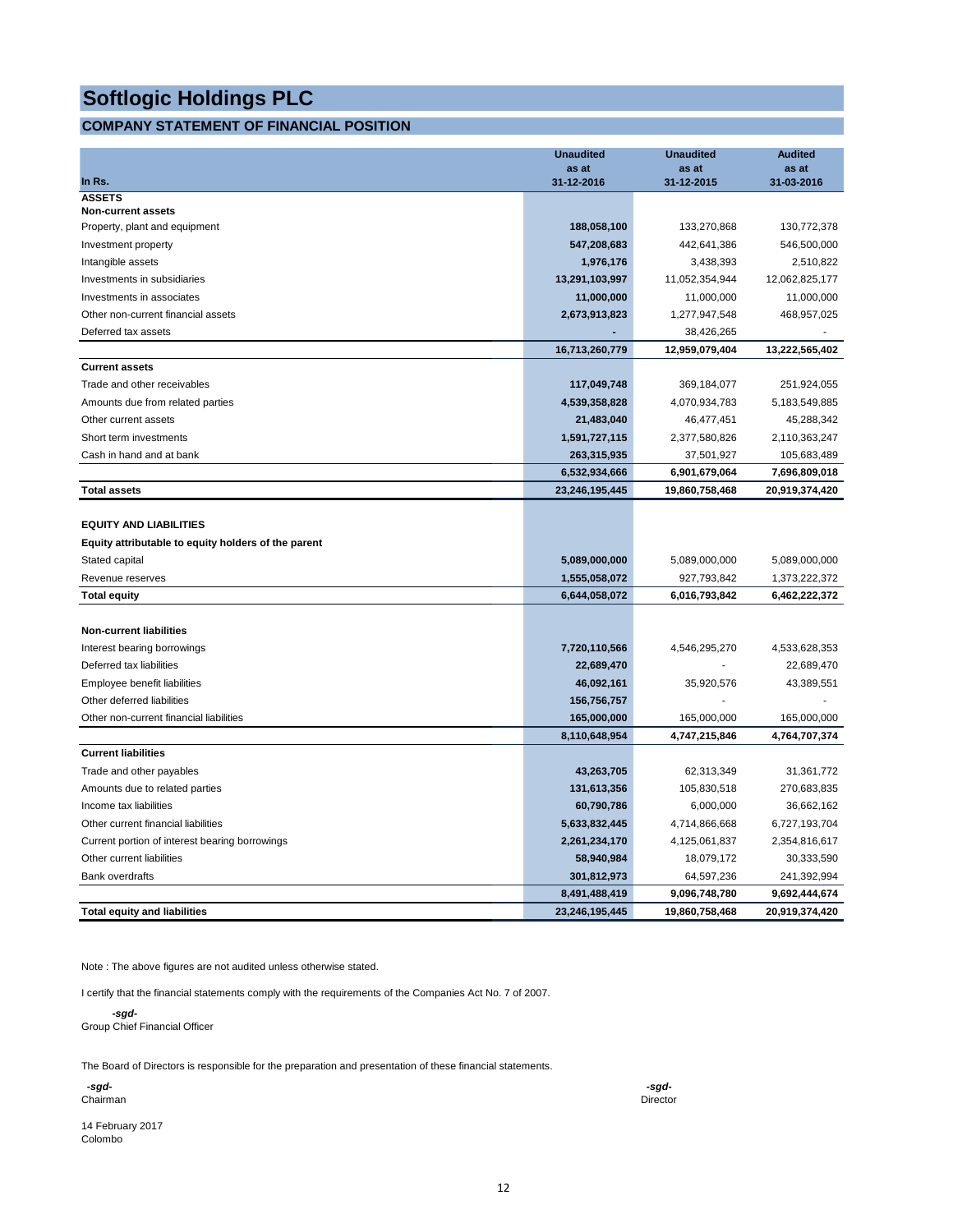### **COMPANY STATEMENT OF CASH FLOW**

|                                                                                                 | <b>Unaudited</b><br>9 months to | <b>Unaudited</b><br>9 months to | <b>Audited</b><br>12 months to |
|-------------------------------------------------------------------------------------------------|---------------------------------|---------------------------------|--------------------------------|
| In Rs.                                                                                          | 31-12-2016                      | 31-12-2015                      | 31-03-2016                     |
| <b>CASH FLOWS FROM OPERATING ACTIVITIES</b>                                                     |                                 |                                 |                                |
| Profit before tax                                                                               | 618,835,700                     | 617,521,910                     | 1,159,216,239                  |
|                                                                                                 |                                 |                                 |                                |
| <b>Adjustments for:</b>                                                                         |                                 |                                 |                                |
| Finance income                                                                                  | (706, 549, 248)                 | (250, 811, 208)                 | (359, 796, 925)                |
| Dividend income                                                                                 | (374, 543, 387)                 | (1, 146, 277, 334)              | (1, 169, 827, 933)             |
| Finance costs                                                                                   | 1,473,008,505                   | 863,063,961                     | 1,220,414,677                  |
| Change in fair value of investment property                                                     |                                 |                                 | (95, 383, 063)                 |
| Gratuity provision and related costs                                                            | 7,747,124                       | 5,789,156                       | 6,988,842                      |
| Provision for impairment of receivables<br>Provisions for/ write off of impaired investments    | 66,666,664<br>54,008,330        | 29,237,769                      | 91,737,770                     |
| Depreciation of property, plant and equipment                                                   | 20,752,716                      | 16,648,096                      | 21,199,039                     |
| Loss/ (profit) on sale of property, plant and equipment                                         | (4,577,010)                     | 6,067                           | 63,245                         |
| Profit on sale of investments                                                                   | (1,097,248,468)                 | $\blacksquare$                  | (700, 929, 730)                |
| Amortisation / impairment of intangible assets                                                  | 2,780,178                       | 1,419,072                       | 2,346,643                      |
| Increase / (decrease) in deferred income                                                        | 156,756,757                     |                                 |                                |
| Impairment & derecognition of property, plant & equipment                                       |                                 | 142,878                         | 142,878                        |
| Profit before working capital changes                                                           | 217,637,861                     | 136,740,367                     | 176, 171, 682                  |
| (Increase) / decrease in trade and other receivable                                             | 68,357,643                      | (156, 626, 155)                 | (10, 199, 464)                 |
| (Increase) / decrease in other current assets                                                   | 3,227,575                       | (22, 987, 256)                  | (23, 564, 241)                 |
| (Increase) / decrease in amount due from related parties                                        | (1,713,415,740)                 | (1,554,104,184)                 | (2,893,042,004)                |
| Increase / (decrease) in trade and other payables                                               | 11,901,933                      | 32,781,999                      | 26,354,760                     |
| Increase / (decrease) in amount due to related parties                                          | (139,070,479)                   | (544, 741, 498)                 | 122,678,201                    |
| Increase / (decrease) in other current liabilities                                              | 28,607,394                      | (5,930,166)                     | 6,324,253                      |
| Cash generated from / (used in) operations                                                      | (1,522,753,813)                 | (2, 114, 866, 893)              | (2,595,276,813)                |
| Finance income received                                                                         | 577,685,380                     | 248,545,499                     | 370,641,133                    |
| Finance expenses paid                                                                           | (1,425,433,392)                 | (854,086,769)                   | (1,209,603,618)                |
| Dividend received                                                                               | 374,543,387                     | 21,033,133                      | 169,648,939                    |
| Tax paid                                                                                        | (2,793,650)                     | (1,766,094)                     |                                |
| Gratuity paid/ transfers                                                                        | (5,044,514)                     | (538, 311)                      | (1,505,761)                    |
| Net cash flow from / (used in) operating activities                                             | (2,003,796,602)                 | (2,701,679,435)                 | (3,266,096,120)                |
| <b>CASH FLOWS FROM /(USED IN) INVESTING ACTIVITIES</b>                                          |                                 |                                 |                                |
| Purchase and construction of property, plant and equipment                                      | (41,808,349)                    | (6,764,015)                     | (10,902,646)                   |
| Addition to investment property                                                                 | (708,683)                       | ä,                              | (8,475,551)                    |
| Addition to intangible assets                                                                   | (2, 245, 532)                   | (3, 133, 957)                   | (3, 133, 957)                  |
| (Purchase) / disposal of other non current financial assets                                     |                                 | (301, 803, 722)                 | 808,990,523                    |
| Increase in interest in subsidiaries                                                            | (1, 188, 244, 503)              |                                 | (1,838,945,320)                |
| Proceeds from disposal of controlling interest                                                  | 1,153,205,820                   | ä,                              | 1,979,727,343                  |
| Proceeds from sale of property, plant and equipment                                             | 17,034,921                      | 16,729,978                      | 18,758,978                     |
| Net cash flow from/ (used in) investing activities                                              | (62, 766, 326)                  | (294, 971, 716)                 | 946,019,370                    |
| <b>CASH FLOWS FROM / (USED IN) FINANCING ACTIVITIES</b>                                         |                                 |                                 |                                |
| Proceeds from long term borrowings                                                              | 5,317,760,537                   | 2,524,765,770                   | 2,524,765,770                  |
|                                                                                                 |                                 |                                 |                                |
| Repayment of long term borrowings<br>Proceeds from / (repayment of) short term borrowings (net) | (2,321,123,883)                 | (2,042,921,942)                 | (3,845,522,243)                |
| (Increase) / decrease in other non-current financial liabilities                                | (1,093,361,259)                 | 523,267,900                     | 2,535,594,936                  |
| Dividend paid to equity holders of parent                                                       |                                 |                                 | (344, 915, 332)                |
| Net cash flow from/ (used in ) financing activities                                             | (389,500,000)<br>1,513,775,395  | (194,750,000)<br>810, 361, 728  | (194,750,000)<br>675,173,131   |
|                                                                                                 |                                 |                                 |                                |
|                                                                                                 |                                 |                                 |                                |
| NET INCREASE / (DECREASE) IN CASH AND CASH EQUIVALENTS                                          | (552, 787, 533)                 | (2, 186, 289, 423)              | (1,644,903,619)                |
| CASH AND CASH EQUIVALENTS AT THE BEGINNING                                                      | 514,290,495                     | 2,159,194,114                   | 2,159,194,114                  |
| CASH AND CASH EQUIVALENTS AT THE END                                                            | (38, 497, 038)                  | (27,095,309)                    | 514,290,495                    |
| ANALYSIS OF CASH AND CASH EQUIVALENTS                                                           |                                 |                                 |                                |
| <b>Favourable balances</b>                                                                      |                                 |                                 |                                |
| Cash in hand and at bank                                                                        | 263,315,935                     | 37,501,927                      | 105,683,489                    |
| Short term investments                                                                          |                                 |                                 | 650,000,000                    |
| Unfavourable balances                                                                           |                                 |                                 |                                |
| Bank overdrafts<br>Cash and cash equivalents                                                    | (301,812,973)<br>(38, 497, 038) | (64, 597, 236)<br>(27,095,309)  | (241,392,994)<br>514,290,495   |
|                                                                                                 |                                 |                                 |                                |

Note : Figures in brackets indicate deductions.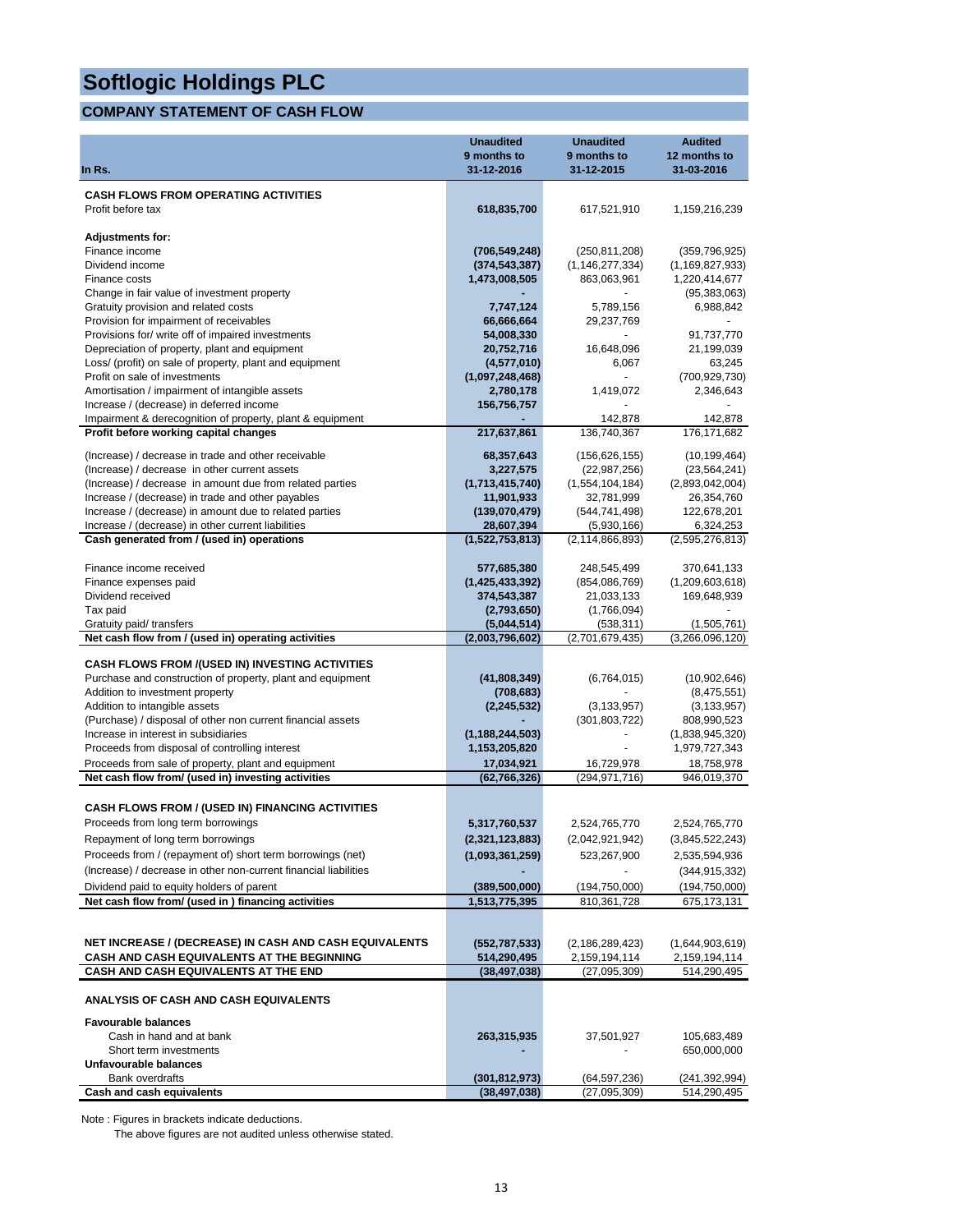### **COMPANY STATEMENT OF CHANGES IN EQUITY**

#### **COMPANY**

|                                   | <b>Stated</b>            | <b>Revenue</b>  |                 |
|-----------------------------------|--------------------------|-----------------|-----------------|
| In Rs.                            | capital                  | reserve         | <b>Total</b>    |
|                                   |                          |                 |                 |
| As at 01 April 2016               | 5,089,000,000            | 1,373,222,372   | 6,462,222,372   |
|                                   |                          |                 |                 |
| Profit for the period             |                          | 571,335,700     | 571,335,700     |
| <b>Total comprehensive income</b> |                          | 571,335,700     | 571,335,700     |
|                                   |                          |                 |                 |
| Dividend paid                     | $\overline{\phantom{a}}$ | (389, 500, 000) | (389, 500, 000) |
| As at 31 December 2016            | 5,089,000,000            | 1,555,058,072   | 6,644,058,072   |
|                                   |                          |                 |                 |
|                                   |                          |                 |                 |
| As at 01 April 2015               | 5,089,000,000            | 541,413,224     | 5,630,413,224   |
|                                   |                          |                 |                 |
| Profit for the period             |                          | 581,130,618     | 581,130,618     |
| <b>Total comprehensive income</b> | $\overline{\phantom{a}}$ | 581,130,618     | 581,130,618     |
| Dividend paid                     |                          | (194, 750, 000) | (194, 750, 000) |
| As at 31 December 2015            | 5,089,000,000            | 927,793,842     | 6,016,793,842   |

Note : Figures in brackets indicate deductions.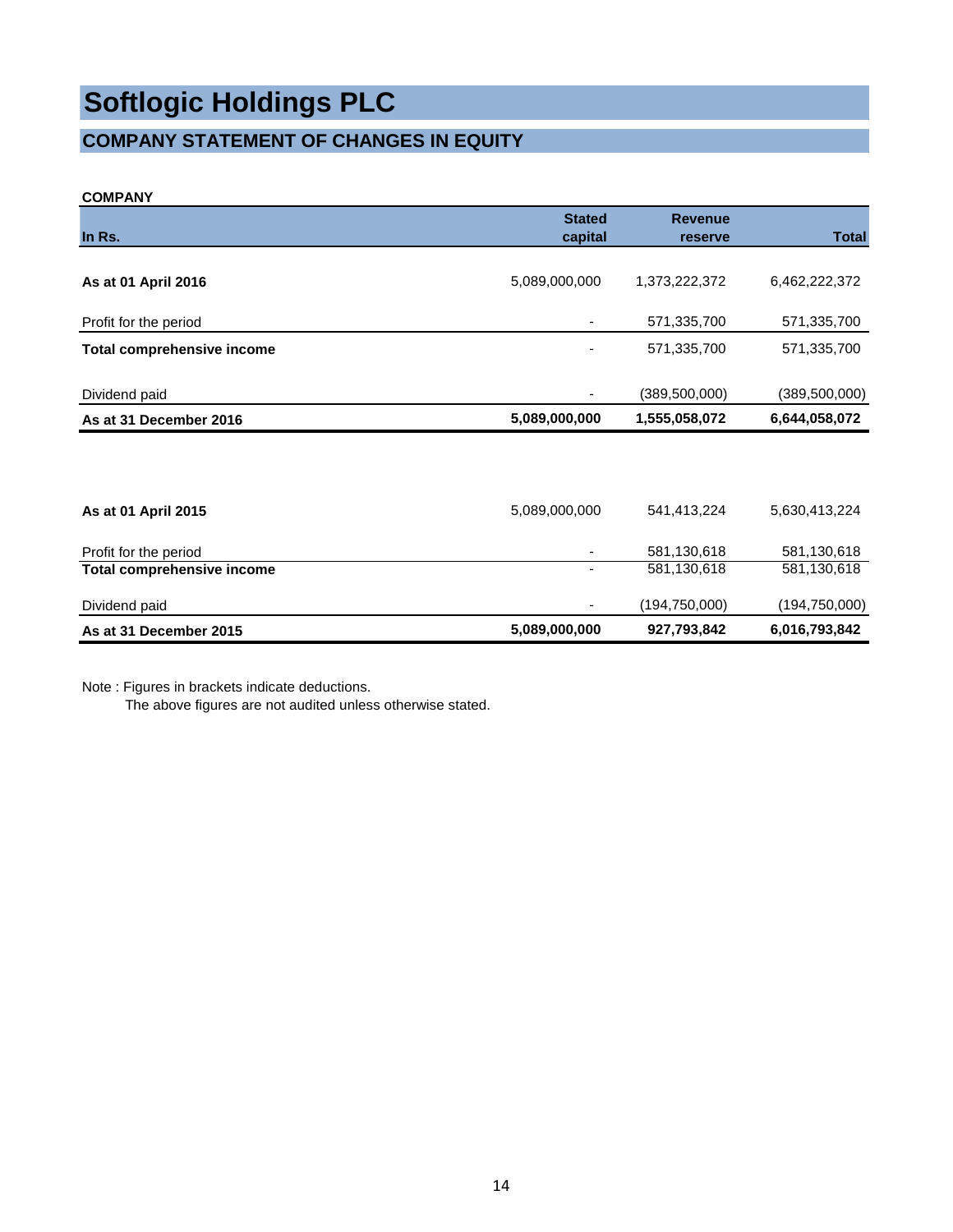#### **NOTES TO THE FINANCIAL STATEMENTS**

#### **OPERATING SEGMENT INFORMATION**

| 2016           | 2015                                                                                         | 2016                                                                                                                                                        | 2015                                                                                                      | 2016                                                                                                                              | 2015                                                                                                           | 2016                                                                                                                     | 2015                                                                                                    | 2016                                                                                                                                                           | 2015                                                                                                                                     | 2016                                                                                                                                                                     | 2015                                                                                                        | 2016                                                                                                                                                | 2015                                                                                                                   | 2016                                                                                                                                         | 2015                                                                                                                                                                    |
|----------------|----------------------------------------------------------------------------------------------|-------------------------------------------------------------------------------------------------------------------------------------------------------------|-----------------------------------------------------------------------------------------------------------|-----------------------------------------------------------------------------------------------------------------------------------|----------------------------------------------------------------------------------------------------------------|--------------------------------------------------------------------------------------------------------------------------|---------------------------------------------------------------------------------------------------------|----------------------------------------------------------------------------------------------------------------------------------------------------------------|------------------------------------------------------------------------------------------------------------------------------------------|--------------------------------------------------------------------------------------------------------------------------------------------------------------------------|-------------------------------------------------------------------------------------------------------------|-----------------------------------------------------------------------------------------------------------------------------------------------------|------------------------------------------------------------------------------------------------------------------------|----------------------------------------------------------------------------------------------------------------------------------------------|-------------------------------------------------------------------------------------------------------------------------------------------------------------------------|
|                |                                                                                              |                                                                                                                                                             |                                                                                                           |                                                                                                                                   |                                                                                                                |                                                                                                                          |                                                                                                         |                                                                                                                                                                |                                                                                                                                          |                                                                                                                                                                          |                                                                                                             |                                                                                                                                                     |                                                                                                                        |                                                                                                                                              |                                                                                                                                                                         |
|                |                                                                                              |                                                                                                                                                             |                                                                                                           |                                                                                                                                   |                                                                                                                |                                                                                                                          |                                                                                                         |                                                                                                                                                                |                                                                                                                                          |                                                                                                                                                                          |                                                                                                             |                                                                                                                                                     |                                                                                                                        |                                                                                                                                              |                                                                                                                                                                         |
| 14.249.316.282 | 13.314.673.621                                                                               | 772.535.062                                                                                                                                                 | 700.486.961                                                                                               | 15,778,289,768                                                                                                                    | 14.660.346.747                                                                                                 | 1.229.459.81                                                                                                             | .016.497.972                                                                                            | 6,577,352,993                                                                                                                                                  | 5.661.634.260                                                                                                                            | 7.890.641.908                                                                                                                                                            | 7.307.261.052                                                                                               | 487.774.927                                                                                                                                         | 456.968.284                                                                                                            | 46.985.370.757                                                                                                                               | 43.117.868.897                                                                                                                                                          |
| (664,776,642)  | (804.124.512)                                                                                | (102.508.208                                                                                                                                                | 125 633 863                                                                                               | (533.383.919                                                                                                                      | (613 476 67)                                                                                                   | (94.250.564                                                                                                              |                                                                                                         | (11.871.420)                                                                                                                                                   | (34.146.446)                                                                                                                             |                                                                                                                                                                          |                                                                                                             | (479.386.175                                                                                                                                        | (446 707 779)                                                                                                          | (1.886.176.928)                                                                                                                              | (2.068.417.442)                                                                                                                                                         |
| 13.584.539.640 |                                                                                              |                                                                                                                                                             |                                                                                                           |                                                                                                                                   |                                                                                                                |                                                                                                                          |                                                                                                         |                                                                                                                                                                |                                                                                                                                          |                                                                                                                                                                          |                                                                                                             |                                                                                                                                                     |                                                                                                                        |                                                                                                                                              | 41.049.451.455                                                                                                                                                          |
|                |                                                                                              |                                                                                                                                                             |                                                                                                           |                                                                                                                                   |                                                                                                                |                                                                                                                          |                                                                                                         |                                                                                                                                                                |                                                                                                                                          |                                                                                                                                                                          |                                                                                                             |                                                                                                                                                     |                                                                                                                        |                                                                                                                                              |                                                                                                                                                                         |
|                |                                                                                              |                                                                                                                                                             |                                                                                                           |                                                                                                                                   |                                                                                                                |                                                                                                                          |                                                                                                         |                                                                                                                                                                |                                                                                                                                          |                                                                                                                                                                          |                                                                                                             |                                                                                                                                                     |                                                                                                                        |                                                                                                                                              | 4.702.220.690                                                                                                                                                           |
|                |                                                                                              |                                                                                                                                                             |                                                                                                           |                                                                                                                                   |                                                                                                                |                                                                                                                          |                                                                                                         |                                                                                                                                                                |                                                                                                                                          |                                                                                                                                                                          |                                                                                                             |                                                                                                                                                     |                                                                                                                        |                                                                                                                                              |                                                                                                                                                                         |
|                |                                                                                              |                                                                                                                                                             |                                                                                                           |                                                                                                                                   |                                                                                                                |                                                                                                                          |                                                                                                         |                                                                                                                                                                |                                                                                                                                          |                                                                                                                                                                          |                                                                                                             |                                                                                                                                                     |                                                                                                                        |                                                                                                                                              | 738,973,260                                                                                                                                                             |
|                |                                                                                              |                                                                                                                                                             |                                                                                                           |                                                                                                                                   |                                                                                                                |                                                                                                                          |                                                                                                         |                                                                                                                                                                |                                                                                                                                          |                                                                                                                                                                          |                                                                                                             |                                                                                                                                                     |                                                                                                                        |                                                                                                                                              | (2,365,201,208)                                                                                                                                                         |
|                |                                                                                              |                                                                                                                                                             |                                                                                                           |                                                                                                                                   |                                                                                                                |                                                                                                                          | . .                                                                                                     |                                                                                                                                                                |                                                                                                                                          |                                                                                                                                                                          |                                                                                                             |                                                                                                                                                     |                                                                                                                        |                                                                                                                                              | 13.934.053                                                                                                                                                              |
|                |                                                                                              |                                                                                                                                                             |                                                                                                           |                                                                                                                                   |                                                                                                                |                                                                                                                          |                                                                                                         |                                                                                                                                                                |                                                                                                                                          |                                                                                                                                                                          |                                                                                                             |                                                                                                                                                     |                                                                                                                        |                                                                                                                                              | (847.871.303                                                                                                                                                            |
|                |                                                                                              |                                                                                                                                                             |                                                                                                           |                                                                                                                                   |                                                                                                                |                                                                                                                          |                                                                                                         |                                                                                                                                                                |                                                                                                                                          |                                                                                                                                                                          |                                                                                                             |                                                                                                                                                     |                                                                                                                        |                                                                                                                                              | 2,242,055,492                                                                                                                                                           |
|                |                                                                                              |                                                                                                                                                             |                                                                                                           |                                                                                                                                   |                                                                                                                |                                                                                                                          |                                                                                                         |                                                                                                                                                                |                                                                                                                                          |                                                                                                                                                                          |                                                                                                             |                                                                                                                                                     |                                                                                                                        |                                                                                                                                              |                                                                                                                                                                         |
|                |                                                                                              |                                                                                                                                                             |                                                                                                           |                                                                                                                                   |                                                                                                                |                                                                                                                          |                                                                                                         |                                                                                                                                                                |                                                                                                                                          |                                                                                                                                                                          |                                                                                                             |                                                                                                                                                     |                                                                                                                        |                                                                                                                                              | (740,201,525)                                                                                                                                                           |
|                |                                                                                              |                                                                                                                                                             |                                                                                                           |                                                                                                                                   |                                                                                                                |                                                                                                                          |                                                                                                         |                                                                                                                                                                |                                                                                                                                          |                                                                                                                                                                          |                                                                                                             |                                                                                                                                                     |                                                                                                                        |                                                                                                                                              | 1,501,853,967                                                                                                                                                           |
|                |                                                                                              |                                                                                                                                                             |                                                                                                           |                                                                                                                                   |                                                                                                                |                                                                                                                          |                                                                                                         |                                                                                                                                                                |                                                                                                                                          |                                                                                                                                                                          |                                                                                                             |                                                                                                                                                     |                                                                                                                        |                                                                                                                                              |                                                                                                                                                                         |
|                |                                                                                              |                                                                                                                                                             |                                                                                                           |                                                                                                                                   |                                                                                                                |                                                                                                                          |                                                                                                         |                                                                                                                                                                |                                                                                                                                          |                                                                                                                                                                          |                                                                                                             |                                                                                                                                                     |                                                                                                                        |                                                                                                                                              | 2,076,753                                                                                                                                                               |
|                |                                                                                              |                                                                                                                                                             |                                                                                                           |                                                                                                                                   |                                                                                                                |                                                                                                                          |                                                                                                         |                                                                                                                                                                |                                                                                                                                          |                                                                                                                                                                          |                                                                                                             |                                                                                                                                                     |                                                                                                                        |                                                                                                                                              |                                                                                                                                                                         |
| 258,950,410    | 280.887.352                                                                                  | (142,954,823                                                                                                                                                | (209.898.637)                                                                                             | 550,569,084                                                                                                                       | 465.537.117                                                                                                    | (155,286,328)                                                                                                            | (119.222.024)                                                                                           | 831.883.912                                                                                                                                                    | 844.920.164                                                                                                                              | 869.282.004                                                                                                                                                              | 1.086.519.586                                                                                               | (1.071.003.132)                                                                                                                                     | (844.812.838)                                                                                                          | 1.141.441.127                                                                                                                                | 1,503,930,720                                                                                                                                                           |
|                |                                                                                              |                                                                                                                                                             |                                                                                                           |                                                                                                                                   |                                                                                                                |                                                                                                                          |                                                                                                         |                                                                                                                                                                |                                                                                                                                          |                                                                                                                                                                          |                                                                                                             |                                                                                                                                                     |                                                                                                                        |                                                                                                                                              |                                                                                                                                                                         |
|                |                                                                                              |                                                                                                                                                             |                                                                                                           |                                                                                                                                   |                                                                                                                |                                                                                                                          |                                                                                                         |                                                                                                                                                                |                                                                                                                                          |                                                                                                                                                                          |                                                                                                             |                                                                                                                                                     |                                                                                                                        |                                                                                                                                              |                                                                                                                                                                         |
| 55.100.044     | 48.320.724                                                                                   | 141,366,964                                                                                                                                                 | 129.872.152                                                                                               | 279.471.952                                                                                                                       | 264.053.581                                                                                                    | 29.251.980                                                                                                               |                                                                                                         | 127.311.608                                                                                                                                                    | 113,668,287                                                                                                                              | 580.322.972                                                                                                                                                              | 519.812.987                                                                                                 | 20.943.885                                                                                                                                          | 16,826,441                                                                                                             | 1,233,769,405                                                                                                                                | 1,120,258,379                                                                                                                                                           |
|                | $\sim$                                                                                       |                                                                                                                                                             |                                                                                                           |                                                                                                                                   | $\sim$                                                                                                         |                                                                                                                          |                                                                                                         | . .                                                                                                                                                            | <b>Contract Contract Contract</b>                                                                                                        | 777.700                                                                                                                                                                  | 777,700                                                                                                     | <b>COL</b>                                                                                                                                          | $\sim$                                                                                                                 | 777,700                                                                                                                                      | 777,700                                                                                                                                                                 |
| 44.944.709     |                                                                                              | 11.343.929                                                                                                                                                  |                                                                                                           | 45.432.235                                                                                                                        | 42.138.041                                                                                                     |                                                                                                                          | . .                                                                                                     | 113.940.632                                                                                                                                                    | 111.381.294                                                                                                                              | 6.391.408                                                                                                                                                                | 6.391.408                                                                                                   | 2.780.179                                                                                                                                           | 1.419.072                                                                                                              | 224.833.092                                                                                                                                  | 212.390.845                                                                                                                                                             |
| 16.181.257     | 14.823.330                                                                                   | 3.677.915                                                                                                                                                   | 5.611.000                                                                                                 | 24.156.640                                                                                                                        | 17.334.272                                                                                                     | 1.529.113                                                                                                                | 1,898,190                                                                                               | 19.973.168                                                                                                                                                     | 15,460,672                                                                                                                               | 57.620.059                                                                                                                                                               | 44.512.699                                                                                                  | 7.824.424                                                                                                                                           | 6.004.238                                                                                                              | 130.962.576                                                                                                                                  | 105.644.401                                                                                                                                                             |
| 34.026.760     | 30.955.961                                                                                   | 2.498.074.513                                                                                                                                               | 1.627.968.128                                                                                             | 556.081.870                                                                                                                       | 906.690.404                                                                                                    | 12.677.155                                                                                                               | 19,080.847                                                                                              | 103.442.377                                                                                                                                                    | 169,870,380                                                                                                                              | 1.487.808.076                                                                                                                                                            | 678.196.896                                                                                                 | 91.307.899                                                                                                                                          | 50.744.061                                                                                                             | 4.783.418.650                                                                                                                                | 3.483.506.677                                                                                                                                                           |
| 63.345.878     | 16.928.148                                                                                   | 208,800                                                                                                                                                     | 6,405,486                                                                                                 | 24.021.072                                                                                                                        | 42.902.156                                                                                                     | . .                                                                                                                      |                                                                                                         | 2.086.672                                                                                                                                                      | 11.903.701                                                                                                                               | $\sim$                                                                                                                                                                   |                                                                                                             | 2.245.533                                                                                                                                           | 3.133.957                                                                                                              | 91.907.955                                                                                                                                   | 81.273.448                                                                                                                                                              |
|                | 577.669.024<br>27,888,266<br>(273, 972, 842)<br>331.584.448<br>(72, 634, 038)<br>258.950.410 | <b>Information Technology</b><br>12.510.549.109<br>649.472.874<br>3.301.905<br>(223, 437, 970)<br>429.336.809<br>(148.449.457)<br>280.887.352<br>14.855.106 | 670.026.854<br>(43, 259, 980)<br>4.755.326<br>(136,838,773<br>(175,343,427<br>32,388,604<br>(142,954,823) | Leisure<br>574.853.098<br>(27.213.150)<br>7693684<br>(184,830,532)<br>(204.349.998)<br>(5.548.639)<br>(209.898.637)<br>36.205.924 | 15.244.905.849<br>1.744.150.296<br>56.582.175<br>(1,041,585,858)<br>759.146.613<br>(208,577,529<br>550.569.084 | Retail<br>14.046.870.076<br>1.363.418.533<br>20.188.208<br>(756,239,769<br>627.366.972<br>(161, 829, 855)<br>465.537.117 | 1.135.209.253<br>(30.947.871<br>67.962<br>(118,558,908<br>(149.438.817)<br>(5,847,511)<br>(155,286,328) | <b>Auto Mobiles</b><br>(44.328.171)<br>972.169.801<br>(47, 125, 984)<br>142,488<br>(66.571.333)<br>(113.554.829)<br>(5,667,195)<br>(119.222.024)<br>27.704.207 | 6.565.481.573<br>563.698.227<br>460.547.369<br>(162,522,033)<br>(95.488.739<br>766.234.824<br>(79,666,082)<br>686,568,742<br>145,315,170 | <b>Financial Services</b><br>5.627.487.814<br>1.228.846.157<br>587.870.031<br>(76, 931, 226)<br>(847.871.303)<br>891.913.659<br>(49,070,248)<br>842.843.411<br>2.076.753 | 7.890.641.908<br>1.554.164.404<br>14.010.722<br>(614.179.642)<br>953.995.484<br>(84,713,480)<br>869.282.004 | <b>Healthcare Services</b><br>7.307.261.052<br>1.567.550.042<br>117,693,426<br>(402, 253, 591)<br>1.282.989.877<br>(196, 470, 291)<br>1.086.519.586 | 8.388.752<br>(60.613.08<br>12,364,237<br>(969,255,639<br>19,621,735<br>(997.882.753)<br>(73,120,379<br>(1.071.003.132) | <b>Others</b><br>10.260.505<br>(32.727.782)<br>2.083.518<br>(654.936.787)<br>13.934.053<br>(671.646.998)<br>(173, 165, 840)<br>(844.812.838) | Group<br>45.099.193.829<br>4.304.861.014<br>576.216.057<br>(3,316,913,695)<br>19.621.735<br>(95,488,739<br>1.488.296.372<br>(492,170,415)<br>996.125.957<br>145,315,170 |

| <b>REVENUE AND PROFIT</b>                                 |               | <b>Information Technology</b> |                | Leisure      | Retail                   |                |                | <b>Auto Mobiles</b> | <b>Financial Services</b> |                | <b>Healthcare Services</b> |               | Others          |               | Group           |                |
|-----------------------------------------------------------|---------------|-------------------------------|----------------|--------------|--------------------------|----------------|----------------|---------------------|---------------------------|----------------|----------------------------|---------------|-----------------|---------------|-----------------|----------------|
| For the three months ended 31 December                    | 2016          | 2015                          | 2016           | 2015         | 2016                     | 2015           | 2016           | 2015                | 2016                      | 2015           | 2016                       | 2015          | 2016            | 2015          | 2016            | 2015           |
| <b>Continuing operations</b>                              |               |                               |                |              |                          |                |                |                     |                           |                |                            |               |                 |               |                 |                |
| Revenue                                                   |               |                               |                |              |                          |                |                |                     |                           |                |                            |               |                 |               |                 |                |
| Total revenue                                             | 4.570.870.806 | 5.072.233.537                 | 310.063.445    | 292.303.762  | 5.845.842.629            | 5.674.730.530  | 351.404.888    | 445.807.543         | 2.248.598.486             | 1.991.716.787  | 2.785.351.378              | 2.597.776.068 | 165,203,488     | 152.869.168   | 16,277,335,120  | 16.227.437.395 |
| Inter group                                               | (185,097,418) | (80.039.836)                  | (38, 236, 88)  | (58.950.345) | (199, 185, 222           | (359.828.718)  |                | (12.500.612)        | (1,472,151)               | (7.453.119)    |                            |               | (162, 661, 125) | (149.472.438) | (586,652,796)   | (668,245,068   |
| <b>Total external revenue</b>                             | 4.385.773.388 | 4.992.193.701                 | 271.826.565    | 233.353.417  | 5.646.657.407            | 5.314.901.812  | 351.404.888    | 433.306.931         | 2.247.126.335             | 1.984.263.668  | 2.785.351.378              | 2.597.776.068 | 2.542.363       | 3.396.730     | 15.690.682.324  | 15.559.192.327 |
| Operating profit/ (loss)                                  | 144, 157, 415 | 161,921,296                   | (11, 811, 276) | 19.165.236   | 733.968.276              | 578,709.612    | (21.123.734)   | (43,904,894)        | (1.877.936)               | 492.126.702    | 570.416.699                | 539,387,986   | (12.625.736)    | (17.955.665)  | 1.401.103.708   | 1.729.450.273  |
| Finance income                                            | 15,803,800    | (130, 076)                    | 793.267        | 2.262.497    | 19.135.228               | 8.128.748      | 16.921         | 32.063              | 123,762,589               | 189.303.856    | 4.069.400                  | 82.902.731    | 403.421         | (129, 845)    | 163.984.626     | 282,369,974    |
| Finance cost                                              | (91.529.246)  | (76.910.217)                  | (68,793,360    | (96.883.119) | (363, 776, 382)          | (280,331,067)  | (42.337.793)   | (26.058.346)        | (56,756,340)              | (17.773.814)   | (219.229.564)              | (114.487.937) | (369.804.099)   | (196.940.321) | (1.212.226.784) | (809.384.821)  |
| Share of results of associates                            |               |                               |                |              |                          |                |                |                     |                           |                |                            |               | 4,133,754       | 8.105.538     | 4.133.754       | 8.105.538      |
| Change in insurance contract liabilities                  |               |                               |                |              |                          |                |                |                     | (82.929.535)              | 12.578.830     |                            |               |                 |               | (82.929.535)    | 12.578.830     |
| Profit/ (loss) before taxation                            | 68.431.969    | 84.881.003                    | (79.811.369)   | (75.455.386) | 389.327.122              | 306.507.293    | (63, 444, 606) | (69.931.177)        | (17.801.222)              | 676.235.574    | 355.256.535                | 507.802.780   | (377.892.660    | (206.920.293) | 274.065.769     | 1.223.119.794  |
| Taxation                                                  | (9,626,310)   | (57.795.713)                  | 33.674.491     | (1,483,232)  | (96, 306, 112)           | (71, 343, 496) |                | 825.118             | (2,003,465)               | (9, 116, 659)  | (71, 258, 920)             | (80.258.645)  | (33,037,207)    | (147.129.039) | (178, 557, 523) | (366.301.666)  |
| Profit/ (loss) from continuing operations                 | 58.805.659    | 27.085.290                    | (46,136,878)   | (76.938.618) | 293.021.010              | 235.163.797    | (63.444.606)   | (69.106.059)        | (19,804,687)              | 667.118.915    | 283,997,615                | 427.544.135   | (410.929.867)   | (354.049.332) | 95.508.246      | 856.818.128    |
| Profit/ (loss) for the period from discontinued operation |               |                               |                |              |                          | $\sim$         |                |                     | 256.321.166               | (38, 279, 800) |                            |               |                 |               | 256.321.166     | (38, 279, 800) |
| Profit/ (loss) after taxation                             | 58.805.659    | 27.085.290                    | (46,136,878    | (76.938.618) | 293.021.010              | 235.163.797    | (63, 444, 606) | (69.106.059)        | 236.516.479               | 628.839.115    | 283,997,615                | 427.544.135   | (410.929.867)   | (354.049.332) | 351.829.412     | 818,538,328    |
|                                                           |               |                               |                |              |                          |                |                |                     |                           |                |                            |               |                 |               |                 |                |
| Depreciation of property, plant & equipment (PPE)         | 19,408.712    | 16,359,029                    | 51.964.342     | 44.205.596   | 96,550,713               | 93.224.941     | 9.784.586      | 9,726,590           | 39.811.250                | 41.722.763     | 199.348.555                | 176,406,909   | 7.493.997       | 6.727.346     | 424.362.155     | 388, 373, 174  |
| Amortisation of lease rentals paid in advance             |               |                               |                |              | $\overline{\phantom{a}}$ |                |                | $\sim$              |                           |                | 259.233                    | 259.233       |                 | . .           | 259,233         | 259.233        |
| Amortisation of intangible assets                         | 15,245,510    | 6,660,568                     | 3,789,463      | 12.325.497   | 15,397,550               | 12.951.421     |                |                     | 35,334,591                | 37, 121, 294   | 2,130,469                  | 2,130,468     | 895,075         | 857.362       | 72.792.658      | 72,046,610     |
| Retirement benefit obligations and related cost           | 5,400,486     | 4.953.040                     | 1.090.208      | 1.867.000    | 7.661.721                | 6.427.999      | 594.716        | 942.602             | 7.557.857                 | 4.380.799      | 19.226.923                 | 11.541.415    | 3.341.128       | 2.288.246     | 44.873.039      | 32,401.10      |
| Purchase and construction of PPF                          | 5.600.748     | 17.396.838                    | 781,466,346    | 604.970.898  | 260.110.815              | 191,499,525    | 515,843        | 4.222.731           | 40.884.366                | 42,129,628     | 526,937,333                | 287.141.109   | 6,502.001       | 48.519.838    | 1,622,017,452   | 1,195,880,567  |
| Additions to intangible assets                            | 27.743.280    | 11,130,770                    |                |              | 7,368,225                | 28.984.059     |                |                     | 147.347                   | 658.721        |                            |               |                 |               | 35.258.853      | 40,773,550     |

Note : Figures in brackets indicate deductions. The above figures are not audited unless otherwise stated.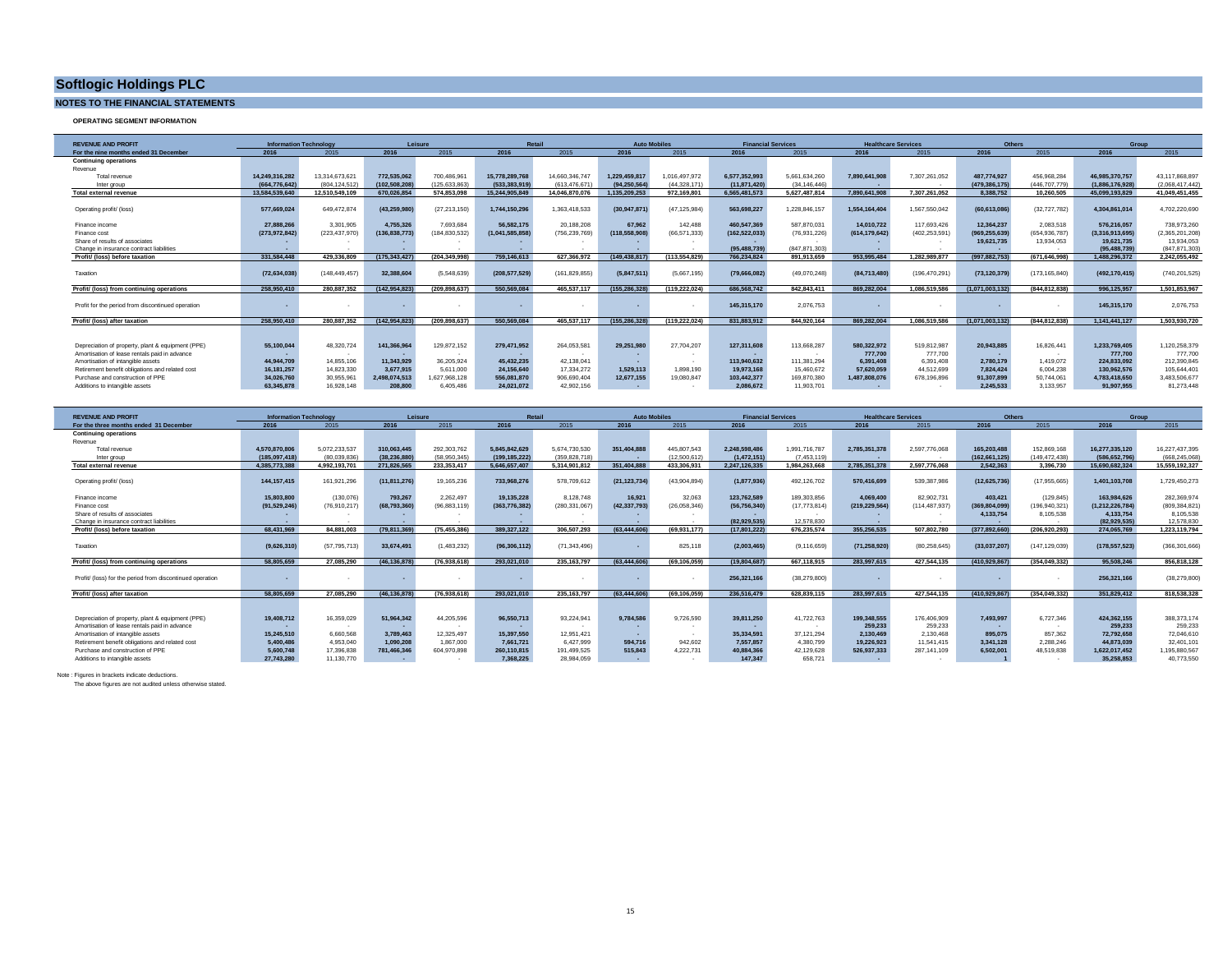#### **NOTES TO THE FINANCIAL STATEMENTS**

**OPERATING SEGMENT INFORMATION**

|                                                     | <b>Information Technolog</b> |               | Leisure<br>Retail |               | <b>Auto Mobil</b><br><b>Financial Services</b> |                | <b>Healthcare Services</b> |               | Others<br>Group |                |                |                |                |                |                    |                 |
|-----------------------------------------------------|------------------------------|---------------|-------------------|---------------|------------------------------------------------|----------------|----------------------------|---------------|-----------------|----------------|----------------|----------------|----------------|----------------|--------------------|-----------------|
| As at 31 December                                   | 2016                         | 2015          | 2016              | 2015          | 2016                                           | 2015           | 2016                       | 2015          | 2016            | 2015           | 2016           | 2015           | 2016           | 2015           | 2016               | 2015            |
|                                                     |                              |               |                   |               |                                                |                |                            |               |                 |                |                |                |                |                |                    |                 |
| Property, plant and equipment                       | 192.950.451                  | 211,797,850   | 10.713.581.598    | 7.749.861.759 | 6.420.263.138                                  | 5.208.672.561  | 330.356.418                | 362.496.232   | 837.043.257     | 826,509.617    | 13.154.978.955 | 10.983.140.506 | 188.698.163    | 134.009.794    | 31.837.871.980     | 25.476.488.319  |
| Lease rentals paid in advance                       |                              |               |                   |               |                                                |                |                            |               |                 |                | 852,981,272    | 854,018,205    |                |                | 852,981,272        | 854,018,205     |
| Investment property                                 | 217,620,000                  | 233,000,000   | 2,048,202,258     | 1,045,292,349 | 83,400,000                                     | 94,848,000     |                            |               |                 |                |                |                | 547,208,683    | 442,641,387    | 2,896,430,941      | 1,815,781,736   |
| Intangible assets                                   | 230,288,113                  | 170,990,371   | 4,722,811         | 6,247,409     | 347,916,051                                    | 384,038,231    |                            |               | 67,001,846      | 82,436,024     |                |                | 1,976,176      | 3,438,393      | 651,904,997        | 647,150,428     |
| Other non current financial assets                  | 2,519,928                    | 12,804,125    |                   |               | 483.835.741                                    | 5,407,478      |                            | 1,500,000     | 10,255,918,844  | 11,760,170,324 | 376,714,260    | 467,140,276    |                | 2,528,664      | 11,118,988,773     | 12,249,550,867  |
|                                                     |                              |               |                   |               |                                                |                |                            |               |                 |                |                |                |                |                |                    |                 |
| Rental receivable on lease assets and hire purchase |                              |               |                   |               |                                                |                |                            |               | 299.541.215     | 552.885.344    |                |                |                |                | 299.541.215        | 552.885.344     |
| Other non current assets                            | 11.195.071                   | 5.162.325     | 10.964.512        | 16.934.978    | 212.733.078                                    | 146,683,456    | 3.827.169                  | 2.327.169     | 3.500.000       | 131.096.017    | 5.583.335      | 6.583.334      | 48.113.827     |                | 295.916.992        | 308,787,279     |
| Segment non current assets                          | 654,573,563                  | 633,754,671   | 12,777,471,179    | 8,818,336,495 | 7,548,148,008                                  | 5,839,649,726  | 334, 183, 587              | 366,323,401   | 11,463,005,162  | 13,353,097,326 | 14,390,257,822 | 12,310,882,321 | 785,996,849    | 582,618,238    | 47,953,636,170     | 41,904,662,178  |
|                                                     |                              |               |                   |               |                                                |                |                            |               |                 |                |                |                |                |                |                    |                 |
| Investments in associates                           |                              |               |                   |               |                                                |                |                            |               |                 |                |                |                |                |                | 77,863,056         | 35,248,624      |
| Goodwill                                            |                              |               |                   |               |                                                |                |                            |               |                 |                |                |                |                |                | 4,115,823,525      | 4,115,823,525   |
| Intangible assets through business combinatinos     |                              |               |                   |               |                                                |                |                            |               |                 |                |                |                |                |                | 3,800,224,938      | 3,954,942,345   |
| Deferred tax assets                                 |                              |               |                   |               |                                                |                |                            |               |                 |                |                |                |                |                | 358.078.890        | 267,395,411     |
| Fliminations/ adjustment                            |                              |               |                   |               |                                                |                |                            |               |                 |                |                |                |                |                | (31.352.820        | (54.708.262)    |
| <b>Total non current assets</b>                     | 654.573.563                  | 633.754.671   | 12,777,471,179    | 8,818,336,495 | 7,548,148,008                                  | 5,839,649,726  | 334, 183, 587              | 366,323,401   | 11,463,005,162  | 13,353,097,326 | 14,390,257,822 | 12,310,882,321 | 785,996,849    |                | 56,274,273,759     | 50,223,363,821  |
|                                                     |                              |               |                   |               |                                                |                |                            |               |                 |                |                |                |                |                |                    |                 |
|                                                     |                              |               |                   |               |                                                |                |                            |               |                 |                |                |                |                |                |                    |                 |
| Inventories                                         | 1,371,790,234                | 1,603,488,880 | 460,471,060       | 22,672,190    | 5.338.930.894                                  | 4,446,784,851  | 786, 165, 134              | 519,135,688   | 113,899,520     | 538,193,079    | 526,565,753    | 427,811,524    |                |                | 8,597,822,595      | 7,558,086,212   |
| Trade and other receivables                         | 2,678,274,350                | 3,365,701,787 | 123,234,137       | 98,920,471    | 4,928,657,206                                  | 4,891,507,721  | 240,413,212                | 87,460,177    | 610.663.013     | 864,556,729    | 636,366,184    | 641,902,114    | 9.982.370      | 25,809,512     | 9,227,590,472      | 9,975,858,511   |
| Loans and advances                                  |                              |               |                   |               | ×.                                             |                | $\sim$                     |               | 14,289,739,281  | 10,973,091,794 |                |                |                |                | 14.289.739.281     | 10,973,091,794  |
| Rental receivable on lease assets and hire purchase |                              | ×.            |                   | ٠.            | ×.                                             | ×              | $\sim$                     |               | 540.398.383     | 996,755,295    |                |                |                | . .            | 540.398.383        | 996,755,295     |
| Other current assets                                | 344.033.915                  | 97,354,029    | 343, 181, 314     | 273,489,419   | 1,736,414,090                                  | 709,324,351    | 90,910,677                 | 200,393,627   | 813,501,132     | 1,498,847,087  | 742.096.158    | 382,415,799    | 21.732.847     | 46,657,515     | 4,091,870,133      | 3,208,481,827   |
| Short term investments                              | 14.183.020                   | 12.785.679    | 315,221           | 332.460       | 40,880,695                                     | 22,763,007     | н.                         | 20,000,000    | 3.855.480.795   | 4,050,646,200  | 33,500,000     | 2,771,000,000  | 134,633,772    | 132,747,787    | 4.078.993.503      | 7,010,275,133   |
| Cash in hand and at bank                            | 284.824.040                  | 243.656.328   | 192.820.382       | 298.755.442   | 616.074.646                                    | 574.174.330    | 27,831,272                 | 21.338.690    | 1,015,950,466   | 743.435.093    | 312.111.400    | 307.892.619    | 269.452.328    | 37.924.757     | 2.719.064.534      | 2,227,177,259   |
| <b>Segment current assets</b>                       | 4,693,105,559                | 5,322,986,703 | 1,120,022,114     | 694,169,982   | 12,660,957,531                                 | 10,644,554,260 | 1,145,320,295              | 848,328,182   | 21,239,632,590  | 19,665,525,277 | 2,250,639,495  | 4,531,022,056  | 435,801,317    | 243,139,571    | 43,545,478,901     | 41,949,726,031  |
|                                                     |                              |               |                   |               |                                                |                |                            |               |                 |                |                |                |                |                |                    |                 |
|                                                     |                              |               |                   |               |                                                |                |                            |               |                 |                |                |                |                |                |                    |                 |
| Amounts due from related parties                    |                              |               |                   |               |                                                |                |                            |               |                 |                |                |                |                |                | 261,776            | 2,702,988       |
| <b>Total current assets</b>                         | 4.693.105.559                | 5,322,986,703 | 1,120,022,114     | 694,169,982   | 12,660,957,531                                 | 10,644,554,260 | 1,145,320,295              | 848,328,182   | 21,239,632,590  | 19,665,525,277 | 2,250,639,495  | 4,531,022,056  | 435,801,317    | 243,139,571    | 43,545,740,677     | 41,952,429,019  |
|                                                     |                              |               |                   |               |                                                |                |                            |               |                 |                |                |                |                |                |                    |                 |
| <b>Total assets</b>                                 |                              |               |                   |               |                                                |                |                            |               |                 |                |                |                |                |                | 99,820,014,436     | 92,175,792,840  |
|                                                     |                              |               |                   |               |                                                |                |                            |               |                 |                |                |                |                |                |                    |                 |
| Insurance contract liabilities                      |                              |               |                   |               | ٠                                              |                |                            |               | 6.253.688.916   | 5,977,143,642  |                |                |                |                | 6,253,688,916      | 5,977,143,642   |
| Interest bearing borrowings                         | 140,270,122                  | 56,000,000    | 6,451,017,546     | 4,642,697,554 | 3,943,343,597                                  | 2,726,589,110  | 84,529,614                 | 116,095,011   | 2,940,369,166   | 2,765,527,270  | 6,493,018,817  | 6,233,618,998  | 7,720,110,566  | 4,546,295,270  | 27,772,659,428     | 21,086,823,213  |
| Public deposits                                     |                              |               |                   |               |                                                |                |                            |               | 1,366,965,999   | 1,606,370,505  |                |                |                |                | 1,366,965,999      | 1,606,370,505   |
| Employee benefit liabilities                        | 106,888,351                  | 107,371,784   | 13,437,648        | 14,048,424    | 113,901,131                                    | 106,203,303    | 5,531,721                  | 6,040,749     | 89,286,526      | 84,412,122     | 367,309,101    | 374,266,553    | 46,647,454     | 36,674,742     | 743,001,932        | 729,017,677     |
| Other deferred liabilities                          | 9,198,093                    | 25,806,667    |                   |               | н.                                             | 1,088,533      | ÷.                         |               |                 |                |                |                | 156,756,757    |                | 165,954,850        | 26,895,200      |
| Other non current financial liabilities             | 16,915,418                   | 35.308.026    | 8.114.163         |               | ×.                                             | 1.303.369      |                            |               |                 | 6.260.352      |                |                |                |                | 25.029.581         | 42.871.747      |
| <b>Seament non current liabilities</b>              | 273.271.984                  | 224.486.477   | 6.472.569.357     | 4.656.745.978 | 4.057.244.728                                  | 2.835.184.315  | 90.061.335                 | 122.135.760   | 10.650.310.607  | 10.439.713.891 | 6.860.327.918  | 6.607.885.551  | 7.923.514.777  | 4.582.970.012  | 36.327.300.706     | 29.469.121.984  |
|                                                     |                              |               |                   |               |                                                |                |                            |               |                 |                |                |                |                |                |                    |                 |
|                                                     |                              |               |                   |               |                                                |                |                            |               |                 |                |                |                |                |                |                    |                 |
| Deferred tax liabilities                            |                              |               |                   |               |                                                |                |                            |               |                 |                |                |                |                |                | 373.200.137        | 296.986.590     |
| <b>Total non current liabilities</b>                | 273,271,984                  | 224.486.477   | 6,472,569,357     | 4,656,745,978 | 4,057,244,728                                  | 2,835,184,315  | 90,061,335                 | 122,135,760   | 10,650,310,607  | 10,439,713,891 | 6,860,327,918  | 6.607.885.551  | 7,923,514,777  | 4,582,970,012  | 36,700,500,843     | 29,766,108,574  |
|                                                     |                              |               |                   |               |                                                |                |                            |               |                 |                |                |                |                |                |                    |                 |
| Trade and other payables                            | 2.130.186.983                | 1,772,172,539 | 398.672.678       | 294,112,127   | 1.771.712.242                                  | 1.593.941.067  | 46.269.013                 | 18,133,616    | 816.961.226     | 2,649,864,083  | 1.058.683.808  | 764,144,904    | 43.168.467     | 41,633,211     | 6.265.654.417      | 7,134,001,547   |
| Other current financial liabilities                 | 2.132.338.507                | 3.462.827.760 | 32.417.650        | 30,899,388    | 8.777.891.246                                  | 6.238.471.696  | 618,799,704                | 306.751.309   | 857.452.442     | 1.879.028.665  |                |                | 5.633.832.445  | 4,714,866,668  | 18.052.731.994     | 16.632.845.486  |
| Current portion of interest bearing borrowings      | 42.000.000                   | 71.582.731    | 697.829.908       | 172,244,403   | 1.236.695.733                                  | 2.433.946.467  | 28.698.407                 | 28.492.884    | 647.053.662     | 845,666,338    | 956.236.799    | 1.097.168.842  | 2.261.234.170  | 4,125,061,837  | 5.869.748.679      | 8.774.163.502   |
| Other current liabilities                           | 478.362.555                  | 328,839,232   | 137.528.884       | 36.234.389    | 192.004.889                                    | 203,244,352    | 10.338.491                 | 5.087.067     | 431.729.921     | 432.374.545    | 44.206.262     | 260,670,926    | 58,940,984     | 18,416,489     | 1.353.111.986      | 1.284.867.000   |
| Public deposits                                     |                              |               |                   |               |                                                |                |                            |               | 14,566,754,054  | 12,778,852,107 |                |                |                |                | 14,566,754,054     | 12,778,852,107  |
| Bank overdrafts                                     | 46,346,938                   | 80.780.630    | 164,527,859       | 38.262.936    | 521,803,081                                    | 366,502.610    | 50,815,169                 | 30,875.467    | 836,898,736     | 1.015.370.012  | 1.402.587.524  | 751.917.304    | 301,812,974    | 68.137.481     | 3,324,792,281      | 2,351,846,440   |
| <b>Segment current liabilities</b>                  | 4.829.234.983                | 5.716.202.892 | 1.430.976.979     | 571.753.243   | 12.500.107.191                                 | 10.836.106.192 | 754.920.784                | 389.340.343   | 18.156.850.041  | 19,601,155,750 | 3.461.714.393  | 2,873,901,976  | 8.298.989.040  | 8.968.115.686  | 49.432.793.411     | 48,956,576,082  |
|                                                     |                              |               |                   |               |                                                |                |                            |               |                 |                |                |                |                |                |                    |                 |
|                                                     |                              |               |                   |               |                                                |                |                            |               |                 |                |                |                |                |                |                    |                 |
| Income tax liabilities                              |                              |               |                   |               |                                                |                |                            |               |                 |                |                |                |                |                | 392.484.038        | 427,766,546     |
| Amounts due to related parties                      |                              |               |                   |               |                                                |                |                            |               |                 |                |                |                |                |                | 16.423.550         | 14.397.029      |
| Fliminations/ adjustment                            |                              |               |                   |               |                                                |                |                            |               |                 |                |                |                |                |                | (4, 261, 424, 561) | (2,675,321,364) |
| <b>Total current liabilities</b>                    | 4.829.234.983                | 5.716.202.892 | 1.430.976.979     | 571.753.243   | 12.500.107.191                                 | 10.836.106.192 | 754.920.784                | 389.340.343   | 18.156.850.041  | 19.601.155.750 | 3.461.714.393  | 2.873.901.976  | 8.298.989.040  | 8.968.115.686  | 45.580.276.438     | 46.723.418.293  |
|                                                     |                              |               |                   |               |                                                |                |                            |               |                 |                |                |                |                |                |                    |                 |
| <b>Total liabilities</b>                            |                              |               |                   |               |                                                |                |                            |               |                 |                |                |                |                |                | 82.280.777.281     | 76.489.526.867  |
|                                                     |                              |               |                   |               |                                                |                |                            |               |                 |                |                |                |                |                |                    |                 |
|                                                     | 5,347,679,122                | 5,956,741,374 | 13,897,493,293    | 9,512,506,477 | 20,209,105,539                                 | 16,484,203,986 | 1.479.503.882              | 1,214,651,583 | 32,702,637,752  | 33,018,622,603 | 16.640.897.317 | 16,841,904,377 | 1,221,798,166  | 825,757,809    | 91,499,115,071     | 83,854,388,209  |
| Total segment assets                                |                              |               |                   |               |                                                |                |                            |               |                 |                |                |                |                |                |                    |                 |
| <b>Total segment liabilities</b>                    | 5.102.506.967                | 5.940.689.369 | 7.903.546.336     | 5.228.499.221 | 16.557.351.919                                 | 13.671.290.507 | 844,982,119                | 511,476,103   | 28.807.160.648  | 30.040.869.641 | 10.322.042.311 | 9.481.787.527  | 16.222.503.817 | 13.551.085.698 | 85.760.094.117     | 78.425.698.066  |

Note : Figures in brackets indicate deductions.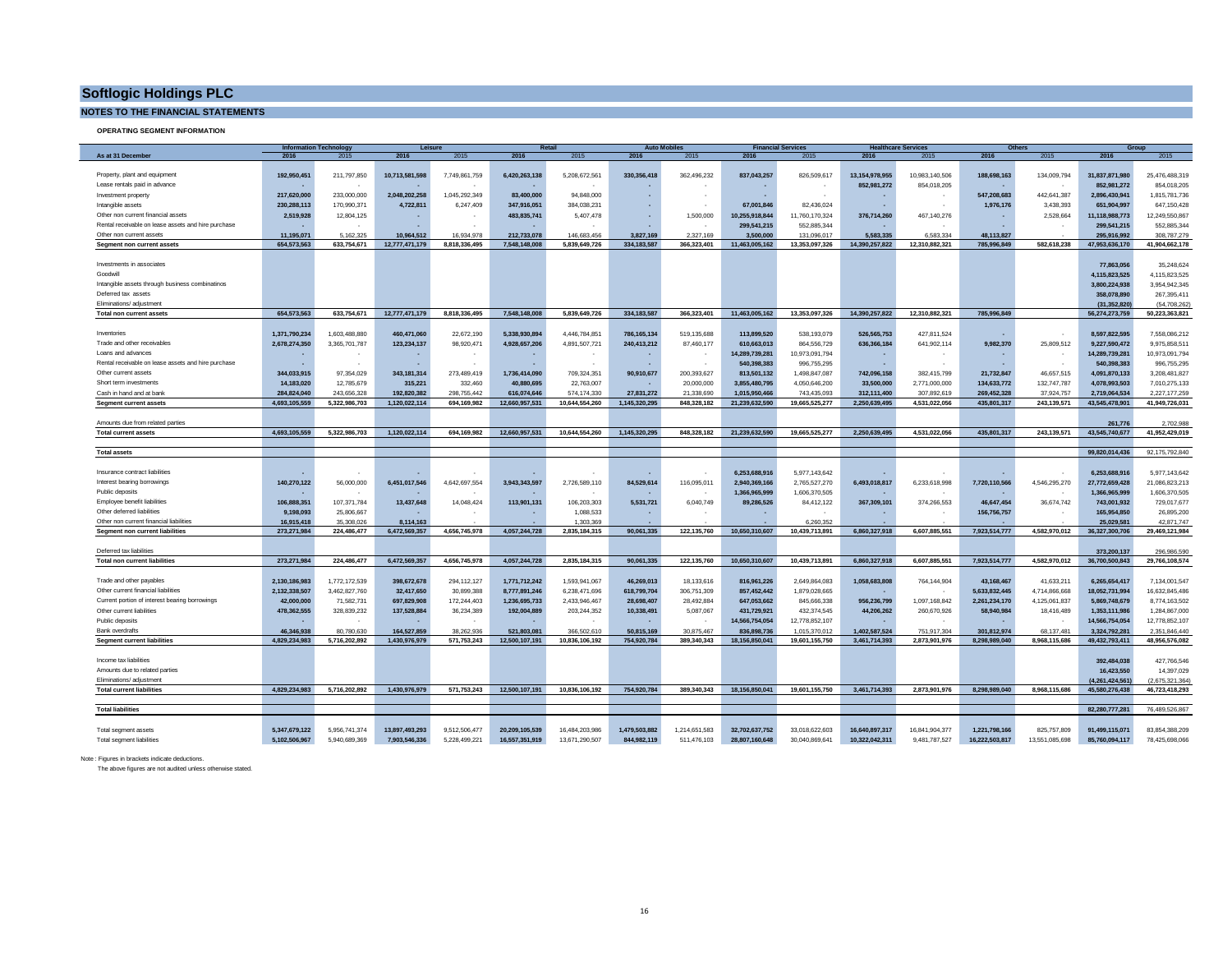#### **NOTES TO THE FINANCIAL STATEMENTS**

#### **1. CORPORATE INFORMATION**

Softlogic Holdings PLC, is a public limited company incorporated and domiciled in Sri Lanka and listed on the Colombo Stock Exchange.

The interim financial statements of the Group and the Company for the nine months ended 31 December 2016 were authorised for issue by the Board of Directors on 14 February 2017.

#### **2. BASIS OF PREPARATION**

The interim condensed financial statements have been prepared in compliance with Sri Lanka Accounting Standard LKAS 34 - Interim Financial Reporting. These interim condensed financial statements should be read in conjunction with the annual financial statements for the year ended 31 March 2016.

The presentation and classification of the financial statements of the previous period have been amended, where relevant, for better presentation and to be comparable with those of the current period.

The interim financial statements are presented in Sri Lankan Rupees.

#### **3. CHANGE IN LIFE INSURANCE CONTRACT LIABILITIES**

The results of Softlogic Life Insurance PLC's (previously known as Asian Alliance Insurance PLC) life business segment is consolidated line by line into the Group's consolidated income statement. The change in life insurance contract liabilities represents the difference between all income and expenditure attributable to life policy holders during the period.

#### **Valuation of Life Insurance Fund**

A valuation of the long term life insurance fund as at 31 December 2016 was conducted by Messers Towers Watson India Private Limited (known as 'Willis Towers Watson'), on behalf of Softlogic Life Insurance PLC.

#### **Recommended transfer of surplus**

Willis Towers Watson recommended a transfer from "Life Insurance Fund" to "Shareholder's Fund" of Softlogic Life Insurance PLC for the three months ended 31 December 2016 and this transfer is not accounted in the Group Interim Financial Statements pending approval from the Insurance Board of Sri Lanka (IBSL).

#### **4. DISCONTINUING OPERATION**

The directors of Softlogic Life Insurance PLC (previously known as Asian Alliance Insurance PLC), a subsidiary of Softlogic Holdings PLC announced that on 24 June 2016, the company entered into a Share Sales and Purchase Agreement for the sale of entire stake in Asian Alliance General Insurance Ltd to Fairfax Asia Ltd or another nominated member of the Fairfax Group.

The said transaction was completed on 03 October 2016 and Asian Alliance Insurance PLC divested its 100% stake in Asian Alliance General Insurance Ltd to Fairfax Asia Ltd.

The General Insurance Business segment was not previously classified as "discontinued operation". The comparative "Statements of Income" and "Statement Comprehensive Income" have been restated to reflect the impact of the discontinuation of a significant business segment (i.e. General Insurance business).

The disclosures relating to reclassification of a significant business segment (i.e. General Insurance business) as required by SLFRS - 5 "Non-Current Asset Held for Sale and Discontinued Operations" are as follows.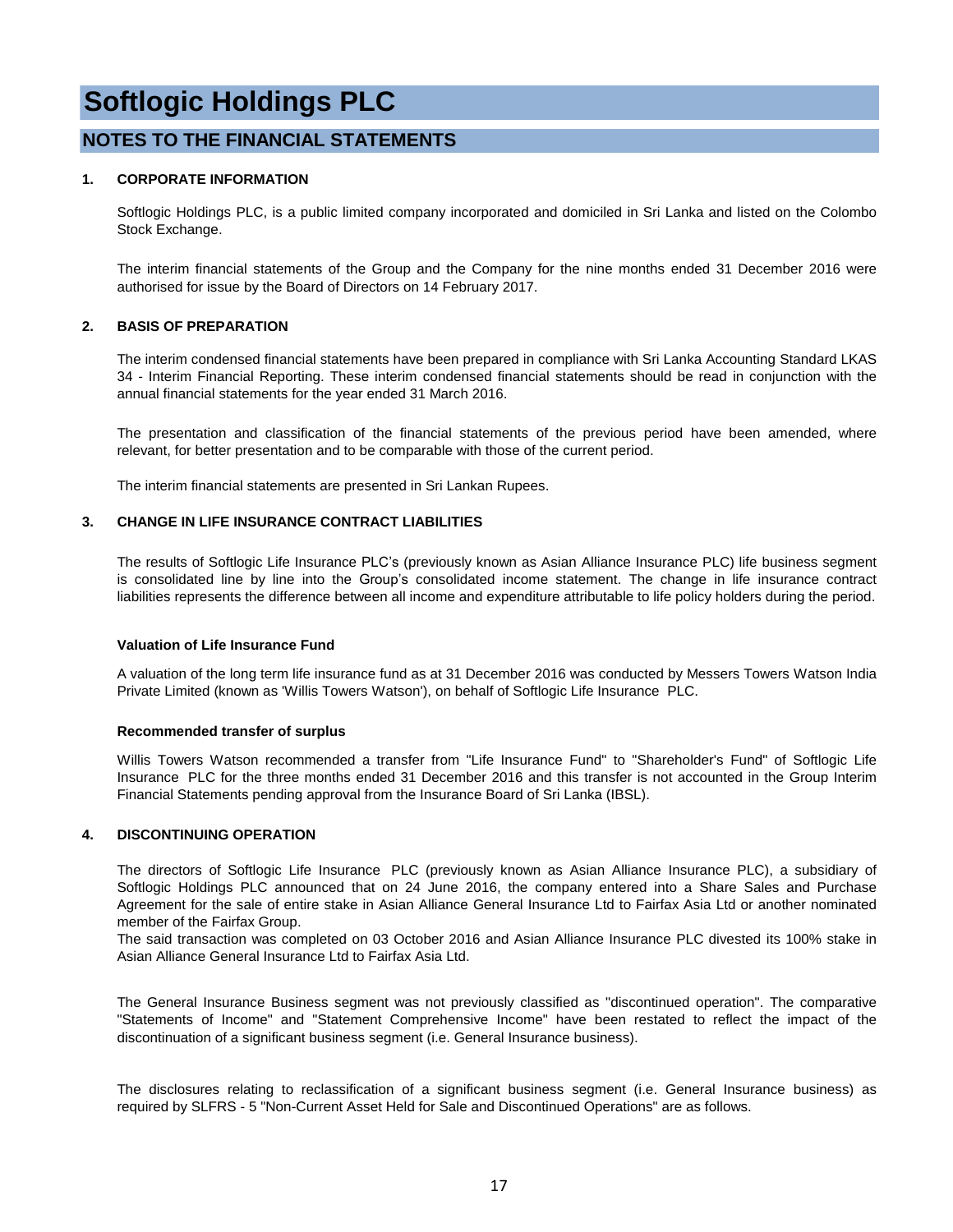#### **NOTES TO THE FINANCIAL STATEMENTS**

#### **4. DISCONTINUING OPERATION (Cont….)**

**4.1** Summarised Income Statement of discontinuing operation

| For the nine months ended 31 December                       | 2016            | 2015           |
|-------------------------------------------------------------|-----------------|----------------|
| Revenue                                                     | 959,713,630     | 1,212,326,547  |
| Cost of sales                                               | (870,198,304)   | (989,687,138)  |
| <b>Gross profit</b>                                         | 89,515,326      | 222,639,409    |
| Other operating income                                      | 32,372,499      | 24,344,817     |
| Distribution expenses                                       | (10,097,822)    | (38,760,702)   |
| Administrative expenses                                     | (292, 513, 104) | (360,962,942)  |
| <b>Results from operating activities</b>                    | (180,723,101)   | (152,739,418)  |
| Finance income                                              | 74,810,351      | 121,627,560    |
| Finance expenses                                            | (3,681,538)     | (6,316,885)    |
| Net finance cost                                            | 71,128,813      | 115,310,675    |
| <b>Profit before tax</b>                                    | (109.594.288)   | (37, 428, 743) |
| Tax expense                                                 | (1, 416, 707)   | 39,505,496     |
| Profit/ (loss) for the period from discontinuing operations | (111, 010, 995) | 2,076,753      |
| Profit on disposal of discontinued operations               | 256,326,165     |                |
| Profit for the period from discontinuing operations         | 145,315,170     | 2,076,753      |

**4.2** Summarised Other Comprehensive Income Statement of discontinuing operation

| For the nine months ended 31 December                                    | 2016                     | 2015            |
|--------------------------------------------------------------------------|--------------------------|-----------------|
| Net (loss) / gain on available-for-sale financial assets                 | 95.489.246               | (129, 212, 714) |
| Re-measurement gain/ (loss) on retirement benefits                       | $\overline{\phantom{0}}$ | (5, 154, 511)   |
| Tax on other comprehensive income                                        | (22,606,454)             |                 |
| Net other comprehensive income/ (loss) for the period from discontinuing |                          |                 |
| operations                                                               | 72,882,792               | (134, 367, 225) |

#### **4.3** Summarised Cash flow Statement of discontinuing operation

| For the nine months ended 31 December                              | 2016          | 2015            |
|--------------------------------------------------------------------|---------------|-----------------|
| Net cash flow from/ (used in) operating activities                 | 267,963,050   | (47,082,670)    |
| Net cash flow from/ (used in) investing activities                 | (430.614.586) | (170.671.488)   |
| Net cash flow from financing activities                            | 300,000,000   |                 |
| Net increase / (decrease) in cash and cash equivalents             | 137,348,464   | (217, 754, 158) |
| Cash and cash equivalents at the beginning                         | (118,828,084) | (119, 438, 700) |
| Cash and cash equivalents at the end from discontinuing operations | 18,520,380    | (337, 192, 858) |

#### **5. SHARE INFORMATION**

#### **5.1 Public share holdings**

The percentage of shares held by the public as at 31 December 2016 was 28.12% (number of public shareholders - 13,099)

#### **5.2 Directors' share holdings**

The number of shares held by the Board of Directors are as follows:

| As at                                       | 31-12-2016  |
|---------------------------------------------|-------------|
| A K Pathirage - Chairman/ Managing Director | 365,854,498 |
| G W D H U Gunawardena                       | 57,527,300  |
| R J Perera                                  | 60,836,700  |
| H K Kaimal                                  | 64,870,800  |
| M P R Rasool                                | <b>Nil</b>  |
| Dr S Sellaih                                | 2,000,000   |
| W M P L De Alwis, PC                        | <b>Nil</b>  |
| <b>GLH</b> Premaratne                       | <b>Nil</b>  |
| R A Ebell                                   | <b>Nil</b>  |
| Prof. A S Dharmasiri                        | <b>Nil</b>  |
| A Russell-Davison                           | Nil         |
|                                             | 551.089.298 |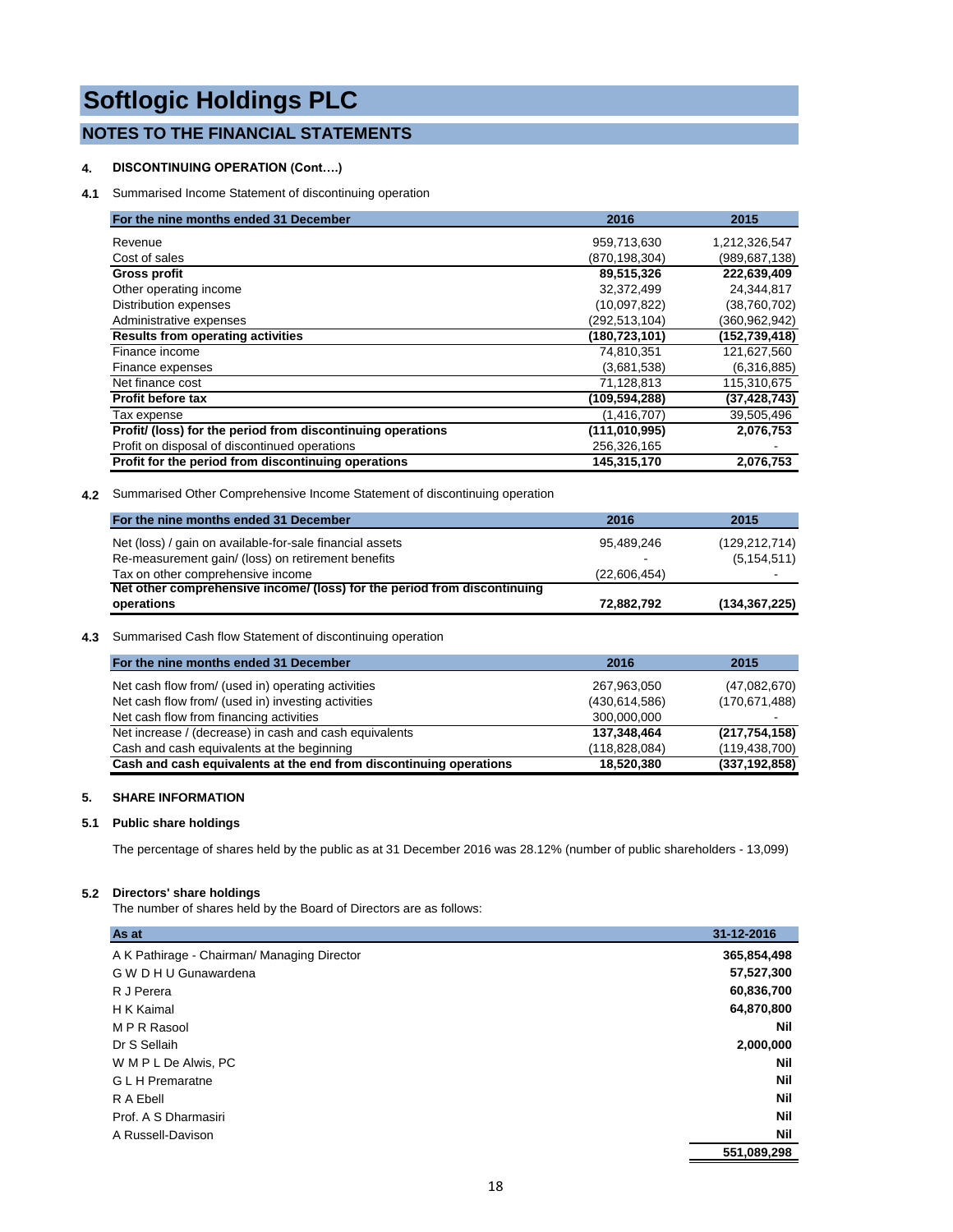### **NOTES TO THE FINANCIAL STATEMENTS**

#### **5.3 Twenty largest shareholders of the company are as follows:**

|    | As at                                              | <b>Number of</b><br>shares<br>31-12-2016 | %     |
|----|----------------------------------------------------|------------------------------------------|-------|
|    |                                                    |                                          |       |
| 1  | Mr. A K Pthirage                                   | 326,904,498                              | 41.96 |
| 2  | Mr. H K Kaimal                                     | 64,870,800                               | 8.33  |
| 3  | Mr. R J Perera                                     | 60,836,700                               | 7.81  |
| 4  | Mr. G W D H U Gunawardena                          | 57,527,300                               | 7.38  |
| 5  | Pemberton Asian Opportunities Fund                 | 46,000,000                               | 5.91  |
| 6  | Commercial Bank of Ceylon PLC/ A K Pathirage       | 38,950,000                               | 5.00  |
| 7  | Rubber Investment Trust Ltd - A/C 01               | 12,509,355                               | 1.61  |
| 8  | <b>Employees Provident Fund</b>                    | 7,230,500                                | 0.93  |
| 9  | Softlogic Life Insurance PLC - A/C 02 (Life Fund)  | 4,591,702                                | 0.59  |
| 10 | Mrs. A Selliah                                     | 4,236,000                                | 0.54  |
| 11 | Arunodhaya Investments (Private) Limited           | 3,950,000                                | 0.51  |
| 12 | Arunodhaya Industries (Private) Limited            | 3,950,000                                | 0.51  |
| 13 | Arunodhaya (Private) Limited                       | 3,950,000                                | 0.51  |
| 14 | Miss. S Subramaniam                                | 3,800,000                                | 0.49  |
| 15 | Mr. V Kailasapillai                                | 3,800,000                                | 0.49  |
| 16 | Mrs. A Kailasapillai                               | 3,800,000                                | 0.49  |
| 17 | Ceylon Investment PLC - A/C 01                     | 3,671,578                                | 0.47  |
| 18 | Mr. K Aravinthan                                   | 3,500,000                                | 0.45  |
| 19 | Deutsche Bank AG as Trustee for Namal Acuity Value | 3,396,497                                | 0.44  |
| 20 | Waldock Mackenzie Ltd/ Hi-Line Trading (Pvt) Ltd   | 3,365,646                                | 0.43  |

#### **6. STATED CAPITAL MOVEMENTS**

#### **6.1 No of shares**

|                        | No of shares |
|------------------------|--------------|
| As at 01 April 2016    | 779.000.000  |
| As at 31 December 2016 | 779.000.000  |

#### **6.2 Value of shares**

|                        | Rs            |
|------------------------|---------------|
| As at 01 April 2016    | 5,089,000,000 |
| As at 31 December 2016 | 5,089,000,000 |

#### **7. INVESTOR INFORMATION**

| 7.1 | Market value of shares                                                          | 31-12-2016 |
|-----|---------------------------------------------------------------------------------|------------|
|     | The market value of an ordinary share of Softlogic Holdings PLC was as follows. |            |
|     | Closing price on (Rs.)                                                          | 13.00      |
|     | Highest price recorded for the three months ending (Rs.)                        | 15.00      |
|     | Lowest price recorded for the three months ending (Rs.)                         | 12.70      |
|     | Market Capitalisation (Rs. mn)                                                  | 10,127.00  |
| 7.2 | <b>Ratios</b>                                                                   |            |
|     | Net assets per share at the period end (Rs.)                                    | 11.87      |
| 7.3 | Share trading information from 01 October 2016 to 31 December 2016              |            |
|     | Number of shares traded                                                         | 1,926,236  |
|     | Value of shares traded (Rs.)                                                    | 26,516,968 |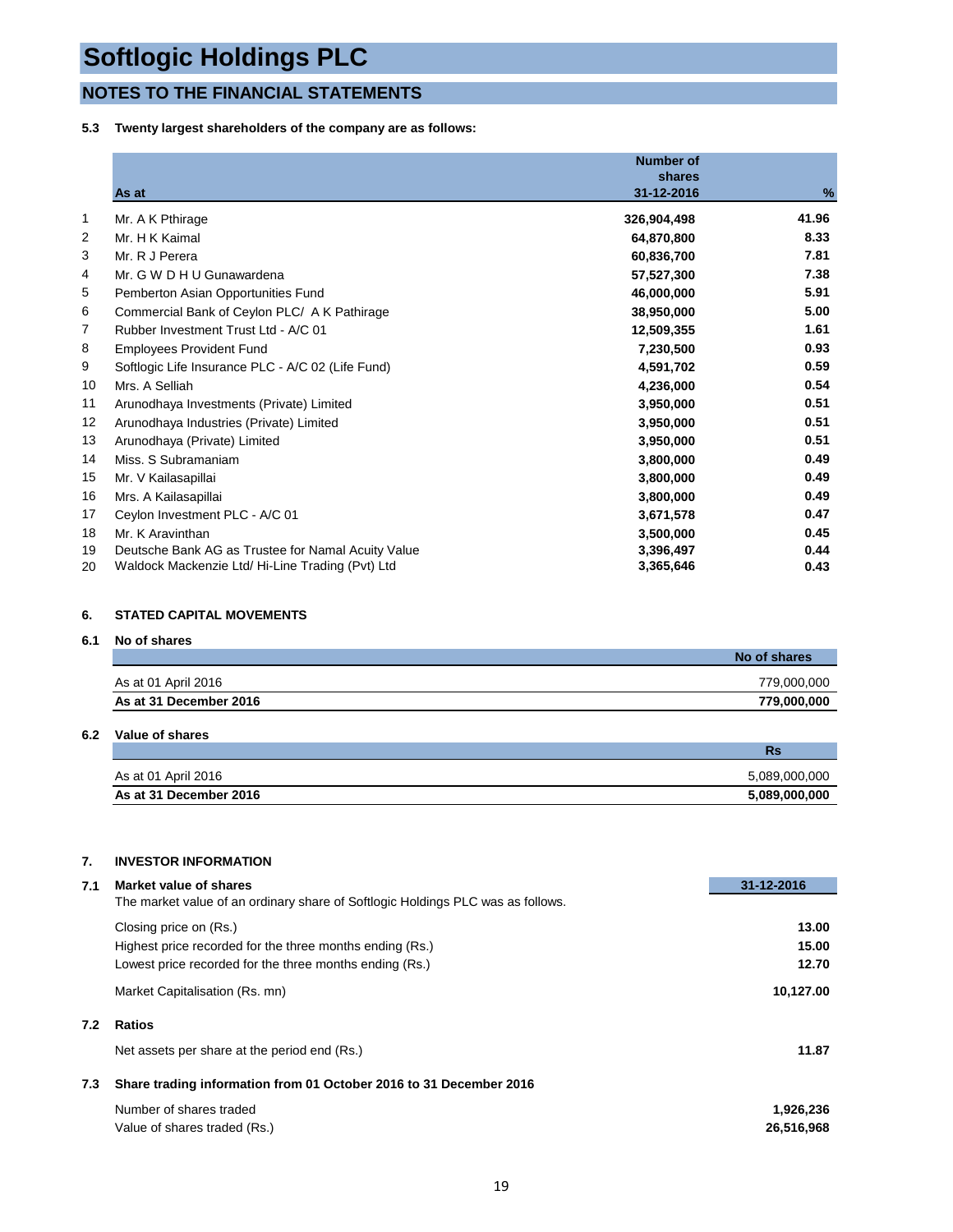#### **NOTES TO THE FINANCIAL STATEMENTS**

#### **8. CONTINGENCIES**

#### **CONTINGENT LIABILITIES**

There were no significant contingent liabilities as at the date of the statement of financial position other than those disclosed below, which require adjustments to or disclosures in the financial statements.

#### **8.1 Softlogic Holdings PLC**

Softlogic Holdings PLC received income tax assessments from The Department of Inland Revenue for the year of assessment 2010/11. The company has lodged an appealed against the said assessment and The Department of Inland Revenue has issued their determination. The Management and the tax consultants has submitted an appeal to the Tax Appeal Commission on that determination.

Based on the information available and the advice of the tax consultants, the Directors are confident that the ultimate resolution of the above contingency is unlikely to have a material adverse effect on the company or on the group.

#### **8.2 Softlogic Life Insurance PLC**

**-** VAT Assessments were received by Softlogic Life Insurance PLC in October 2011 and April 2013 in relation to taxable periods ended 31 December 2009 and 31 December 2010 amounting to Rs. 9.60 mn and Rs. 52.3 mn respectively.

The Company has filed an appeal in November 2011 on the basis that the underlying computation includes items which are exempt /out of scope of the Value Added Tax Act. The Commissioner General of Inland Revenue has determined the assessment and the Company has appealed to the Tax Appeals Commission and awaiting the final decision.

Based on the information available and the advice of the tax consultants, the Directors are confident that the ultimate resolution of the above contingency is unlikely to have a material adverse effect on the company or on the group.

**-** The company has received a tax assessments letter for Life Insurance taxation for the years 2010, 2011 and 2012. The company is of the strong view that no additional tax liability is arising and also we have filed a response highlighting our view, which was done in consultation with Tax Consultants. Further even if this would materialised against the Company, no additional tax liabilities are required for the Company due to carried forward taxable loses and credits. However, the accumulated tax losses of Life business will come down by Rs. 791 mn if all assessments were confirmed.

#### **8.3 Asiri Surgical Hospital PLC**

As dispute has arisen with the Department of Inland Revenue with regard to the BOI applicable tax exemption as per the BOI agreement entered between Asiri Surgical Hospital PLC and Board of Investment (BOI) in 2000 (Court of Appeal in CA (Writ) 386/2016).

In accordance with Paragraph 92 of LKAS 37, the company does not provide further information on this and associated risks, in order not to impair the outcome and company's position in this matter.

#### **8.4 Softlogic Communications (Pvt) Ltd**

Softlogic Communications (Pvt) Ltd received income tax assessments from The Department of Inland Revenue for the years of assessment 2009/10 and 2010/11. The company has lodged appeals against the said assessments and The Department of Inland Revenue has issued their determination. The Management and the tax consultants have submitted an appeal to the Tax Appeal Commission on that determination.

Based on the information available and the advice of the tax consultants, the Directors are confident that the ultimate resolution of the above contingencies is unlikely to have a material adverse effect on the respective companies or on the group.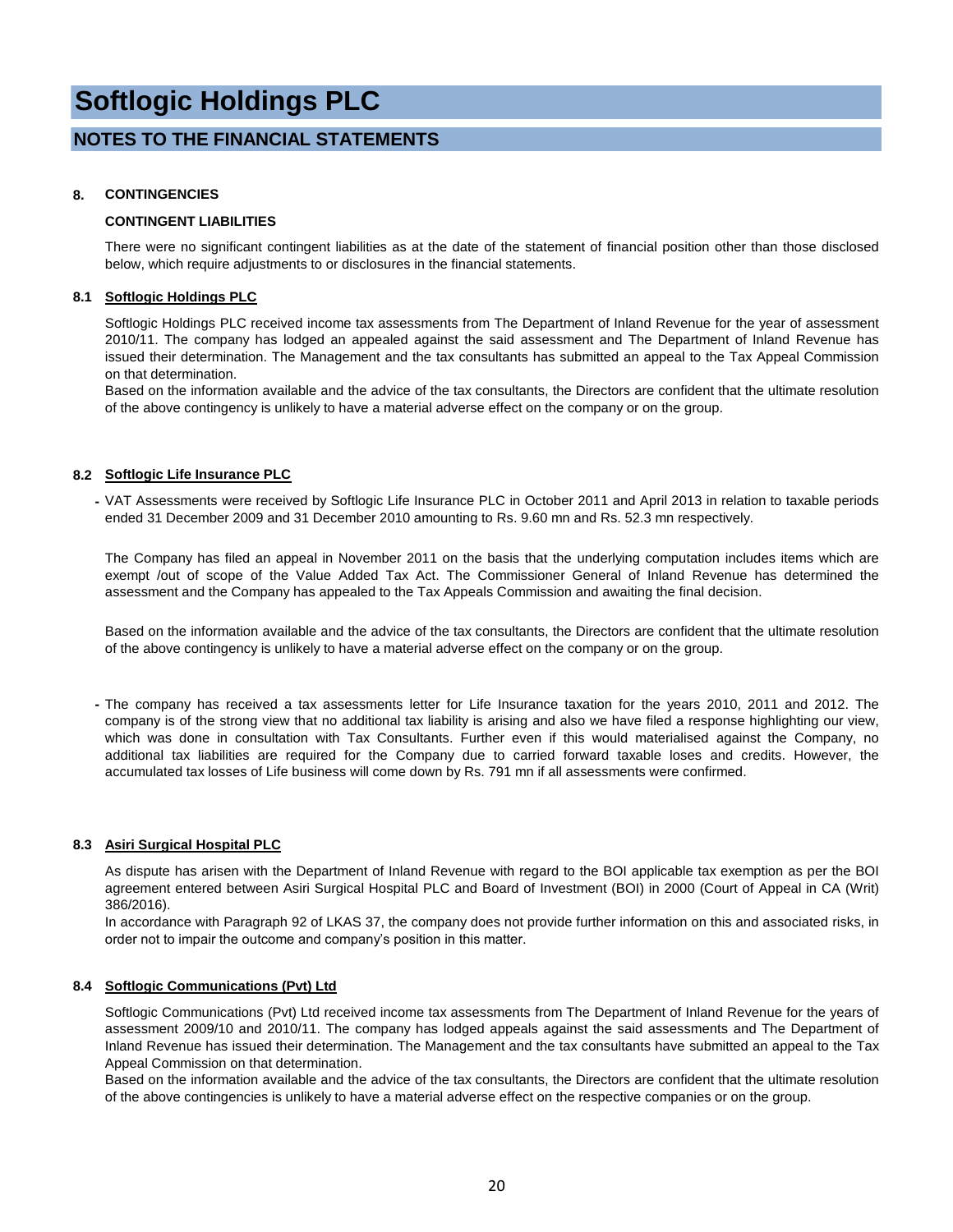#### **NOTES TO THE FINANCIAL STATEMENTS**

#### **9. CAPITAL COMMITMENTS**

As at 31 December 2016, the group had capital commitments contracted but not provided in the financial statements amounting to Rs. 2,740.60 mn (31 December 2015 - 1,095.00 mn).

#### **10. EVENTS AFTER THE REPORTING PERIOD**

There were no significant events subsequent to the date of the statement of financial position, which require disclosure in the financial statements.

#### **11. RELATED PARTY TRANSACTIONS**

#### **11.1 Transactions with related parties**

|                                                  |                           | <b>Group</b>              | Company                   |                           |  |  |
|--------------------------------------------------|---------------------------|---------------------------|---------------------------|---------------------------|--|--|
| In Rs.                                           | 9 months to<br>31-12-2016 | 9 months to<br>31-12-2015 | 9 months to<br>31-12-2016 | 9 months to<br>31-12-2015 |  |  |
| <b>Subsidiaries</b>                              |                           |                           |                           |                           |  |  |
| (Purchases) / sales of goods                     | ۰                         | $\overline{\phantom{a}}$  | (2,680,076)               | (8,352,103)               |  |  |
| (Receiving) / rendering of services              |                           | $\blacksquare$            | 370,379,405               | 372,411,560               |  |  |
| (Purchases) / sale of property plant & equipment |                           | $\blacksquare$            | (24, 369, 414)            |                           |  |  |
| Loans given / (obtained)                         |                           |                           | 576,122,585               | 405,179,679               |  |  |
| Interest received / (paid)                       | ٠                         | $\blacksquare$            | 426,895,729               | 140,716,995               |  |  |
| Rent received / (paid)                           |                           |                           | 35,709,367                | 36,303,837                |  |  |
| Dividend received                                | ٠                         |                           | 372,743,373               | 1,146,097,155             |  |  |
| Profit on disposal of shares                     |                           |                           | 1,097,248,468             |                           |  |  |
| Guarantee charges received                       |                           | $\blacksquare$            | 113,920,772               | 90,224,096                |  |  |
| Guarantees given / (obtained)                    |                           |                           | 20,543,000,000            | 21,384,800,000            |  |  |
|                                                  |                           |                           |                           |                           |  |  |
| <b>Associates</b>                                |                           |                           |                           |                           |  |  |
| (Purchases) / sale of property plant & equipment | 826,714                   | 5,734,354                 |                           |                           |  |  |
| (Receiving) / rendering of services              | 1,568,207                 | 4,292,812                 | 8,215,307                 | 9,875,506                 |  |  |
| Dividend received                                |                           | ÷,                        | 1,800,014                 | 1,000,000                 |  |  |
|                                                  |                           |                           |                           |                           |  |  |
| Key management personnel                         |                           |                           |                           |                           |  |  |
| Guarantees given/ (received)                     | (730,000,000)             | (1,331,000,000)           | (100,000,000)             | (100,000,000)             |  |  |
| Loans given/ (deposits received)                 | (85, 192, 673)            | (43,707,522)              |                           |                           |  |  |
|                                                  |                           |                           |                           |                           |  |  |
| Close family members of KMP                      |                           |                           |                           |                           |  |  |
| (Receiving) / rendering of services              |                           |                           |                           |                           |  |  |

#### **11.2 Terms and conditions of transactions with related parties**

Transactions with related parties are carried out in the ordinary course of the business. Outstanding current account balances at year end are unsecured, interest free and settlement occurs in cash. Interest bearing borrowings are at pre-determined interest rates and terms.